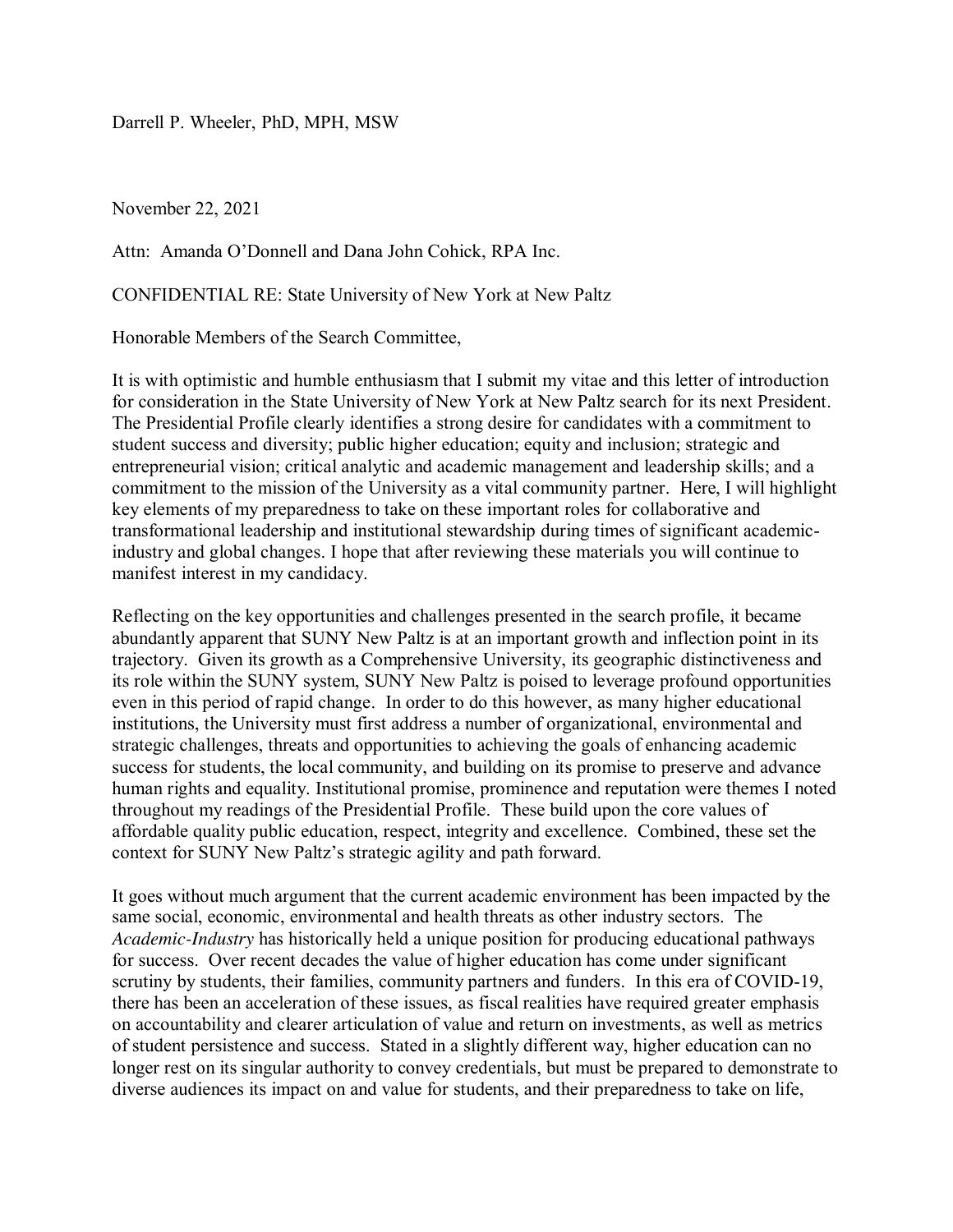community and societal problems with purpose and requisite skills. The next President must be capable of identifying these reputational differentiators and leveraging them to promote: the academic and training opportunities at the University; the prominence and impact of its institutional members (students, faculty and staff); its community relevance; and its purpose and place as a strong and solid institution.

The University's historic mission builds from its philosophical commitment to the transformative power of education and its impact on learners and community. In these times of significant social, political, environmental, economic and health perils, these threats are real and pervasive. The need for strong academic and career programming to prepare students for such times is clearly evident. In my years of higher education experience, as a faculty member and administrator, my primary aims have always anchored to the ability to make education accessible to diverse groups and to do so with the greatest rigor, integrity and focus on community engagement, outcomes and value. There are five consistent or signatory elements to my approach to academic leadership:

- Data-informed and solution driven, business modelling  $&$  strategic planning that leads to solid fiscal management and stewardship for student engagement, persistence and success.
- Promoting inter & transdisciplinary engagement and development across academic units, highlighting the contributions of faculty, staff and students.
- Hiring, promoting and evaluating faculty and staff to mission while maintaining a commitment to organizational outcomes and positive return on investment.
- Developing and supporting academic programming and administrative structures to optimize institutional prominence and outcomes.
- Modeling visionary leadership and being present in authentic relationships with team members, thus enabling growth and development for individuals and the institution.

Notable leadership accomplishments include:

- Promoting and launching innovative academic programs and continuing education programs in healthy aging, child welfare, public health social work practice, nursing, health sciences, entrepreneurship and criminal justice
- $\bullet$  Increasing faculty extramural funding submissions and successful attainment by 15%.
- Advancing cross-disciplinary collaboration and scholarship.
- Securing additional staffing to support academic services and student success outcomes.
- Implementation and over sight of the University's strategic initiatives and leading the new strategic planning efforts, especially in the area of health sciences.
- Re-structuring admissions processes to include greater faculty inclusion and adoption of an admissions rubric to evaluate processes and outcomes.
- Oversight of annual budgets ranging from \$16 to \$160 million per year.
- Managing unit redesigns that resulted in 13% improvement in the school's profit-and-loss statement.
- Leadership in diverse academic settings, including public, private, research and teachingintensives.

Central to the success of the next leader, will be the incumbent's ability to enhance its reputation and confidence with community, business and civic organizational partners in the regions of its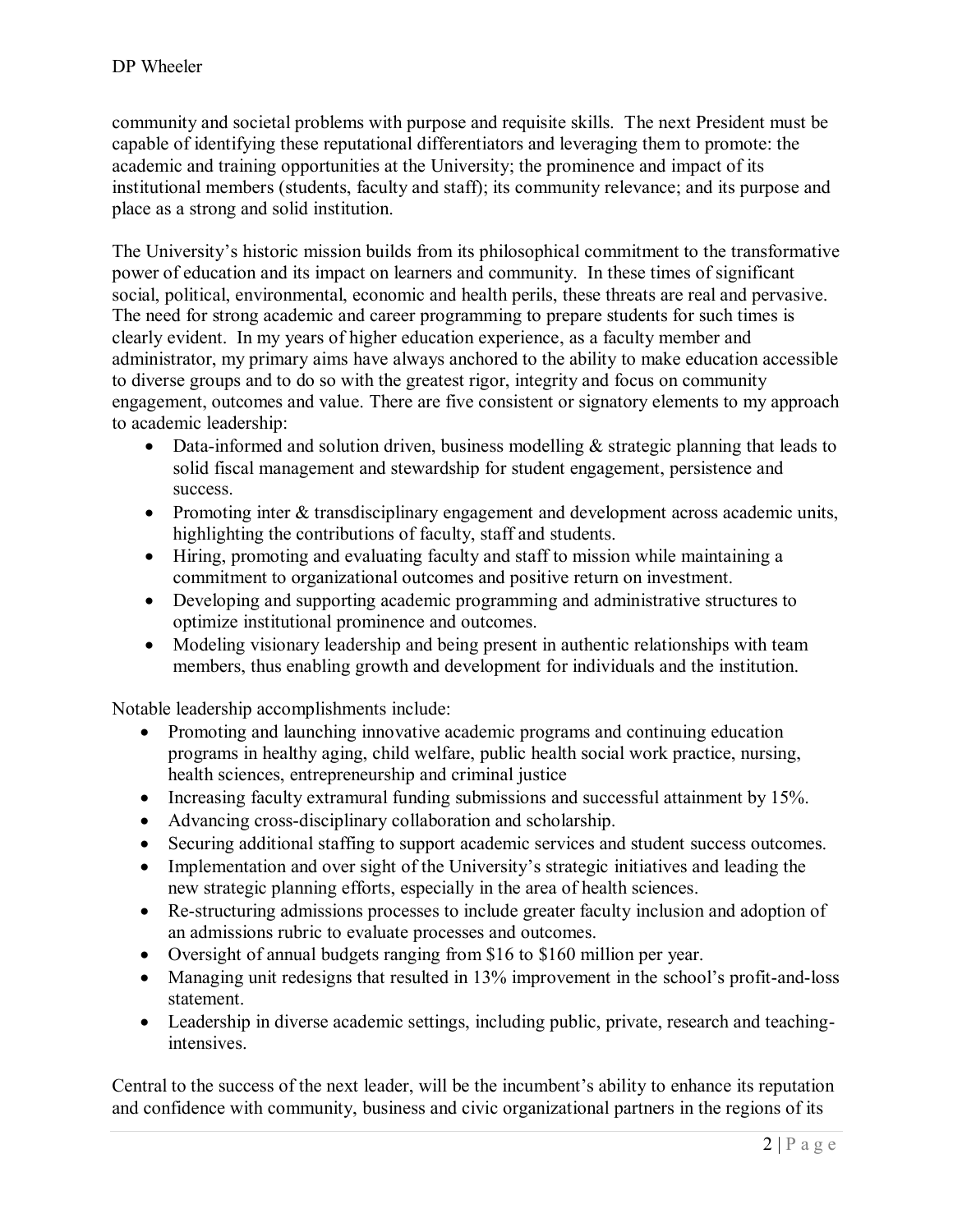campus. The outcomes of these efforts will be especially important for current faculty, staff and students, alumni, local leaders and governmental officials. Success in this area will be defined and measured on many fronts, and the President must be prepared to engage accordingly and with conviction and impact.

The ability to engage in difficult conversations and explorations is a skill I have worked hard to refine in my own leadership repertoire. As an example, I highlight my experiences at Hunter College as these as particularly relevant to underscoring my familiarity doing this work in a complex, urban public higher educational system. As the inaugural Associate Dean for Research & Community Partnerships at the Silberman School of Social Work at Hunter College CUNY, one of my first challenges was creating and reinforcing the value of partnering with the School of Social Work in new collaborations. I needed to make this argument of relevancy to external partners and within the Hunter and CUNY systems. Creating and sustaining relationships that result in desired outcomes, mutual respect and true engagement do not occur magically or without persistence and sweat equity. I was and am very proud of the successes I had while at Hunter College and in subsequent positions, and would welcome the opportunity to work with campus leadership to leverage and elevate the prominence and position of SUNY New Paltz.

Accomplishments of this nature require significant collaboration and shared team effort. My administrative leadership style and practices have enabled me to gain the support and respect of faculty, staff, students and their families, and community partners. Through inclusive, transparent and at times direct and difficult leadership efforts, I have developed a capacity to lead by example, with consistency and to support the development of those working with me to advance our institutional goals. This was particularly important during my service at SUNY Albany. One instance stands out for me. This related to a student accusation of racial bias on an Albany bus. The matter quickly received media attention. In my role as Vice Provost for Public Engagement I and two other senior colleagues were tasked to guide the institution through a trauma informed response. This resulted in a number of immediate and more systemic actions to assist SUNY Albany and build a path forward. My role included developing the response, training and guiding implementation and working with students, faculty, and staff to foster more inclusive and culturally anchored approaches.

While I would need to learn a great deal more about the SUNY New Paltz's history in and its regional roles and impact, over the years I have participated in and lead a number of successful institutional efforts, in diverse settings, to increase engagement with internal and external audiences. These include male mentoring and collegiate success, community evaluation programs, and promoting community well-being and safety in urban and non-urban locales. A majority of these emerged through my research and work in the areas of health disparities, HIV/AIDS prevention and intervention, mental health, substance use and prevention, and child welfare. While not an exhaustive list of potential areas of engagement for SUNY New Paltz, such experiences provided me with strong reference points and a sense of key issues facing students, their families and communities likely to be encountered. Equally, and possibly more relevant is that as an academic leader, I have significant experience in designing, implementing, evaluating and leading institutional efforts to support student success in good times and in the face of difficult moments, including students dealing with income, housing and food insecurities, violence and social injustices in New York State.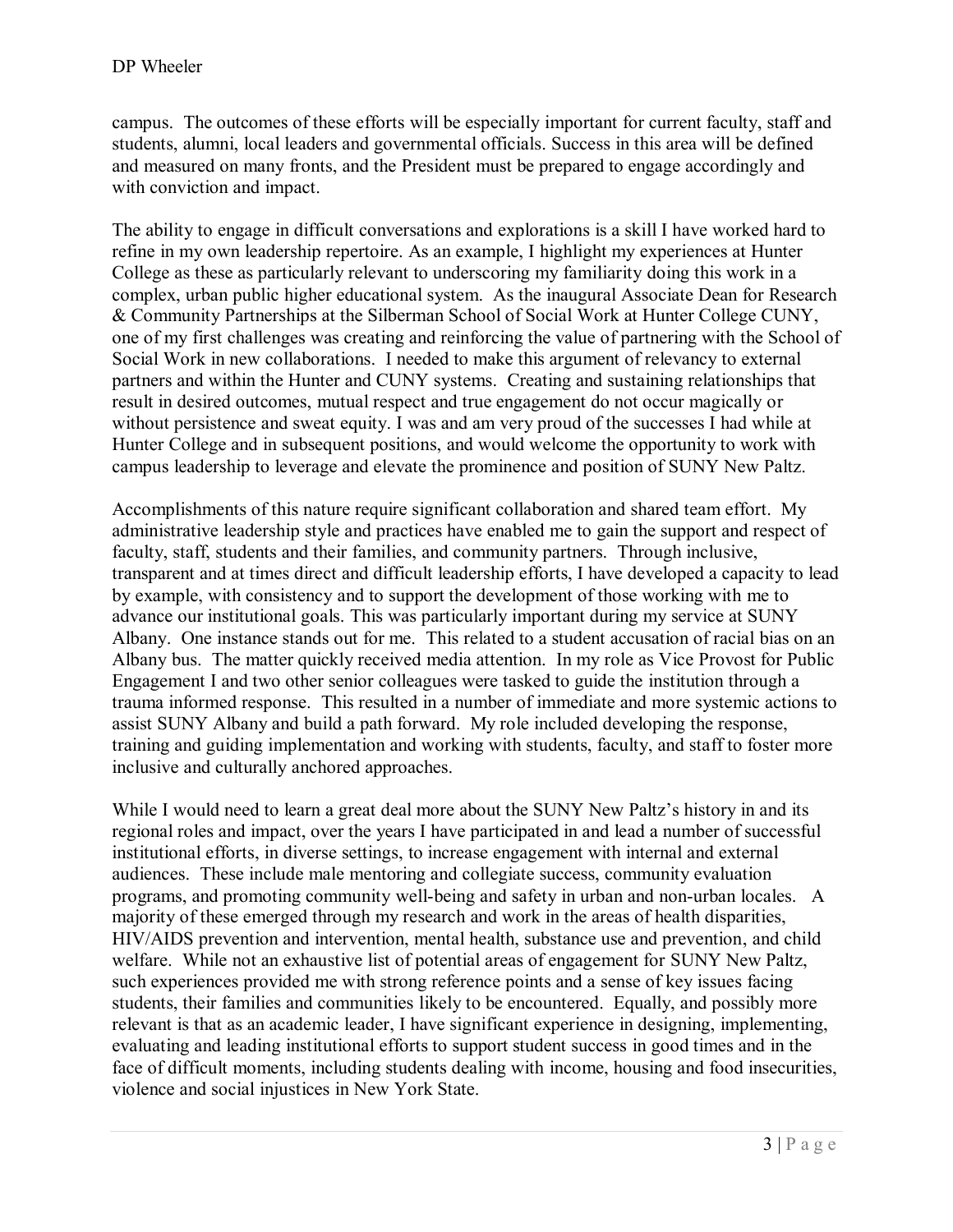As an academic leader, creating a student-centered environment that promotes engagement, persistence and success is my daily focus and mantra. If, as an academic leader I cannot demonstrate this in my actions, then my ability to lead others to these goals is diminished. While simple acts, I share with the committee two examples of how I attempt to do this with my teams. I keep a copy of the Iona College Mission Statement inside the cover of my notebook/journal and each day I reflect on how I have either served or lacked to support that mission. I regularly show the notebook and attached mission statement to colleagues and students. I ask them to give me feedback on how I am doing and to reflect on how they are (not) doing in these efforts as well. A second example, is that (weather permitting), I take daily walks in the local community to be present and experience first-hand how community members move in our foot print space. This engagement, transparency and consistency in modeling mission-focused behavior, I have found, supports a sense of clarity and confidence in my authenticity and can support a path to building relationships and trust with students, faculty, staff, and community stakeholders.

The student experience, particularly students faced with competing life challenges, has to address basic human needs as well as academic success. In my current role, I along with my Academic Affairs team, have worked diligently to create programs that anchor to and emphasize student success not just student deficits. We have worked to build family-oriented programming - based on the way students define family and support networks - to assist all students and especially our first-generation and non-White students and families to understand the academic process and key metrics for persistence and credential attainment. With more than forty-percent of Iona College students being PELL eligible and first generation, and thirty-three percent non-White, I am regularly engaged with students and families facing choices between tuition and housing and food and other social and economic life needs. The importance of creating programming that identifies these needs and works to link students to resources has increasingly become part of the academic success model. The next President of SUNY New Paltz will have a responsibility to support and lead programming efforts that are holistic and designed to promote student success both in and out of the classroom. Designing and evaluating these types of programs is a significant part of my current portfolio and one I would definitely continue to advance if given the opportunity at SUNY New Paltz.

The reality is that today's higher education leaders have of necessity, either developed skills in fiscal and business management and competing for resources or they quickly become relics and casualties of the environment. Successful leaders must develop approaches that account for sound fiscal stewardship and return on investments for diverse stakeholders. Successful leaders in the academic setting realize that reliance on the old ways of doing business are insufficient if not detrimental. Developing the capacity and temperament to weigh risks and benefits and differentiate between costs and investments are part of my daily work.

This past twenty months has certainly tested my ability related to this skill set. Given my Public Health background and work in HIV/AIDS, I was tasked with designing and leading our college's response to COVID-19 testing, academic programming and interface with State and Local governmental and health entities. I sincerely appreciated my 'on the ground' experiences in HIV community work as these were essential to the current scenario. My goals were to provide solid data-informed interventions and updates, provide a sense of purpose and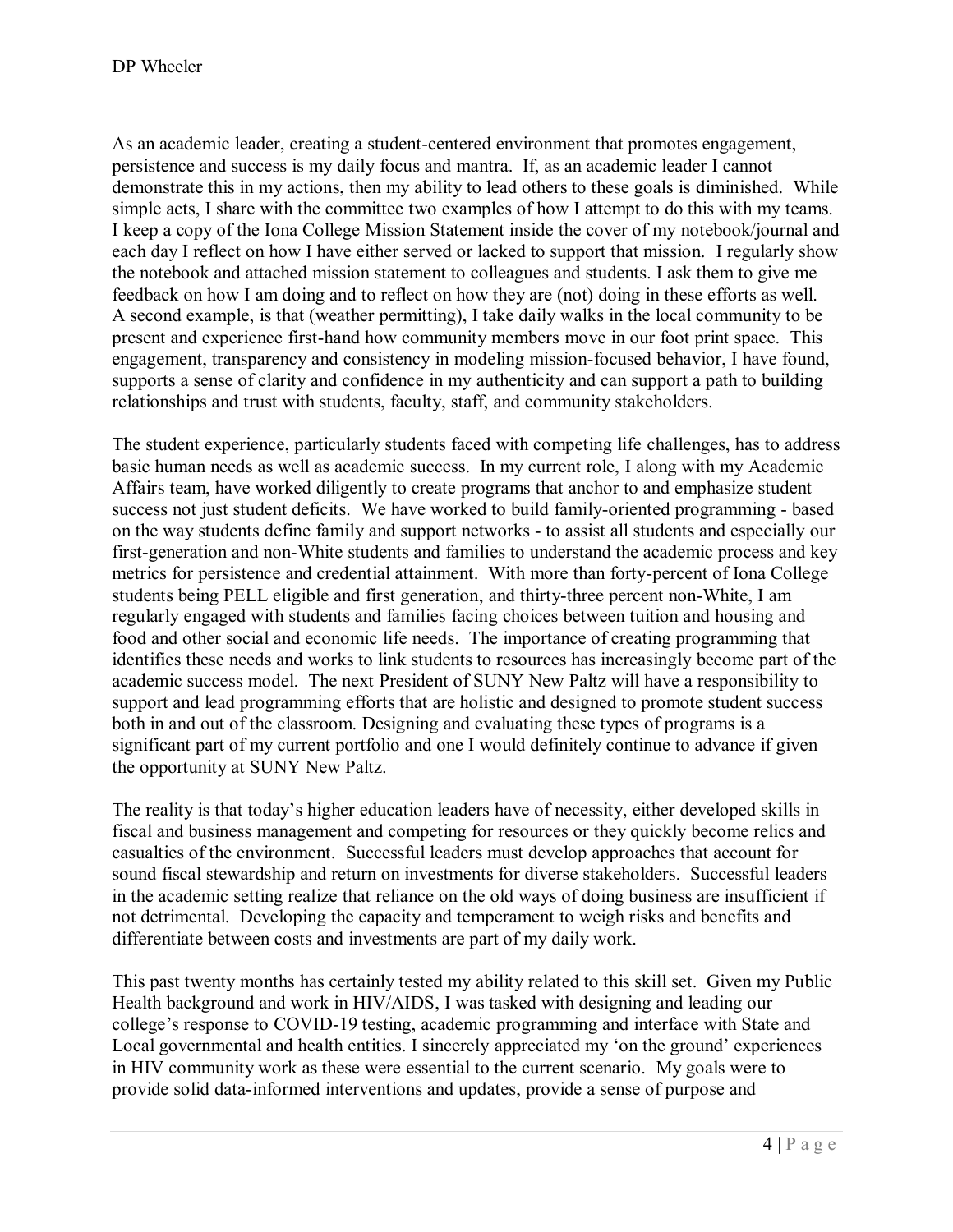possibility, and to reassure the campus community that success was possible as we deployed initiatives to continue moving forward. In review, I believe we achieved these goals thus guiding and sustaining our community forward in the face of great uncertainty.

Successful academic leaders have demonstrated their ability to integrate strong business acumen into higher education productivity even in times of uncertainty and crises. As an academic leader, my capacity to draw from other industries to understand and apply skills such as workflow design, predictive modeling, design thinking, risk tolerance analyses and forecasting have been essential to my growth and survival. My ability to use multiple sources of data in meaningful ways is critical to designing, promoting and eliminating, where needed, academic programs. Examples of these in recent and current positions include:

- Annual Provost Programming Planning and Budget reviews for each academic department that centers on departmental data; identification of curricular offerings and their ability to attract and successfully retain students; and budgetary management and accountability.
- Use of analytics to forecast paths for student success and the need for diverse platforms for program engagement, including virtual/remote and on-line education.
- Leveraging partnerships with other institutions to provide diverse learning opportunities for students including technical programming and work with Community Colleges.
- Building faculty and staff resources to promote on-going and career long development of skills and opportunities for growth.

As a Provost, I have truly come to understand the unique role of this key position and the ways shared governance can contribute to institutional success. As described in the Presidential Profile, if selected to join SUNY New Paltz, I would work very closely with students, faculty, staff and senior leaders across the campus to strengthen and grow working relationships and promote promising programs. Equally important to this role will be the capacity to evaluate and act on redeploying resources when needed and based on performance indicators. The next President must have the capacity for and demonstrated record of using diverse managerial, fiscal management, leadership and interpersonal skills to enhance and secure the institution and its reputation. This includes the ability to message this with internal and external audiences.

Over my career, I have presented to audiences locally, nationally and internationally. My ability to meet with and establish rapport with diverse audiences small and large, has been honed over the years. I have enjoyed working with Development Officers, Marketing and Communications teams, Enrollment Management, Boards and electoral stakeholders to present the institutional narrative, and convey "Why we do, What we do, and What Difference this makes". Being confident in conveying this message is grounded in one simple fact – I believe in what I am saying and doing. Based on the materials I reviewed for the President's position, and my knowledge of the University, I would be confident in leading initiatives to message the strength and promise of SUNY New Paltz. I do not take lightly the adage I learned growing up on the South Side of Chicago in the 1960's & 1970s, 'your word is your bond'.

As a teacher, academician, leader, and human being, I strive to live this principle in personal and professional matters, and in my work with constituents, students, clients, staff and faculty.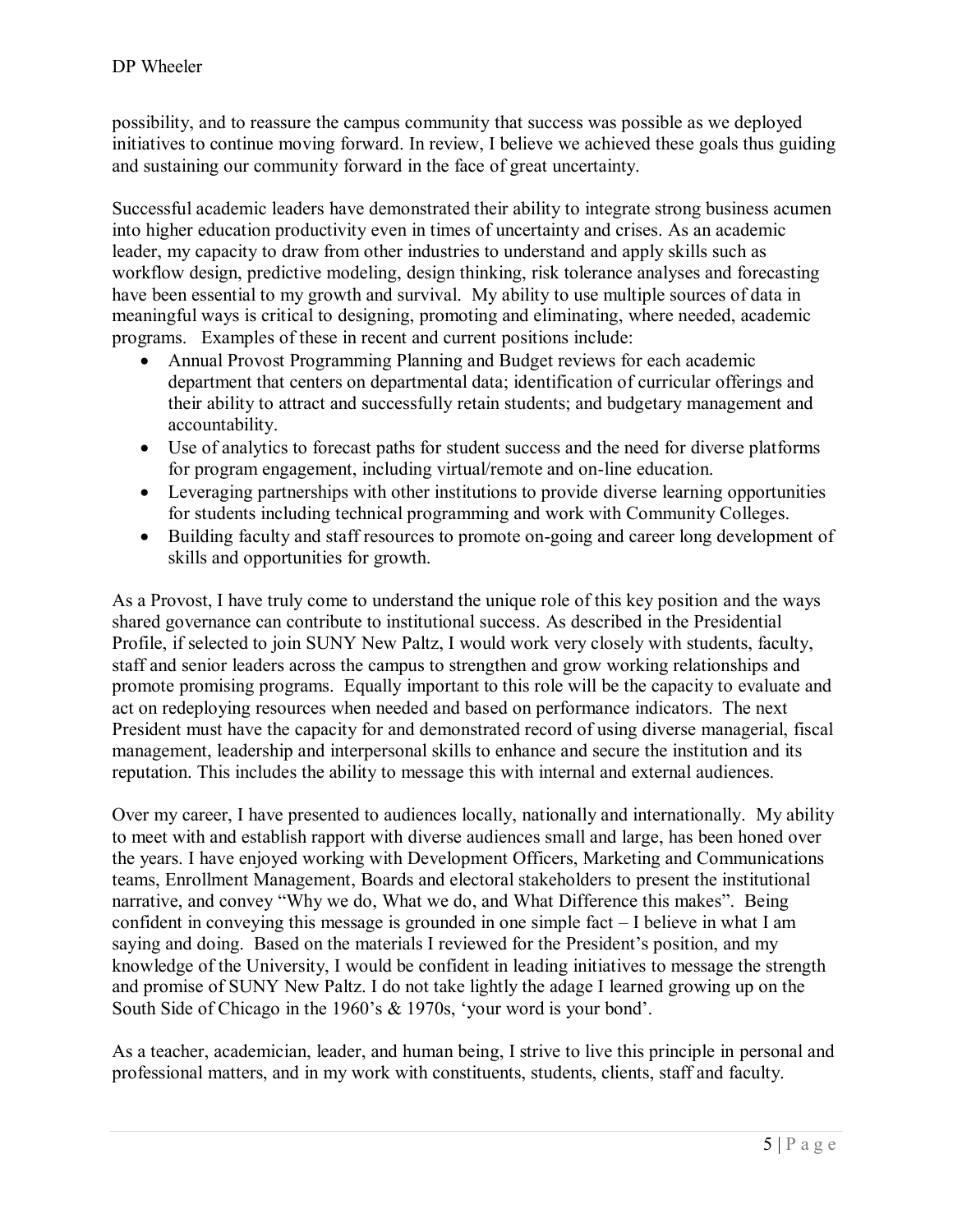The position of President in this unique institution provides a rare opportunity for the right candidate to bring the strength of vision and collaboration to 21<sup>st</sup> century education and transformation of scholarly pursuits. I am confident that I have these attributes and that I would bring added value to advancing and sharing the mission of SUNY New Paltz.

I thank you for taking time to review my letter of introduction and vitae and sincerely hope that we will have the opportunity to explore this opportunity further.

With sincere respect,

Darrell P. Wheeler, PhD, MPH, MSW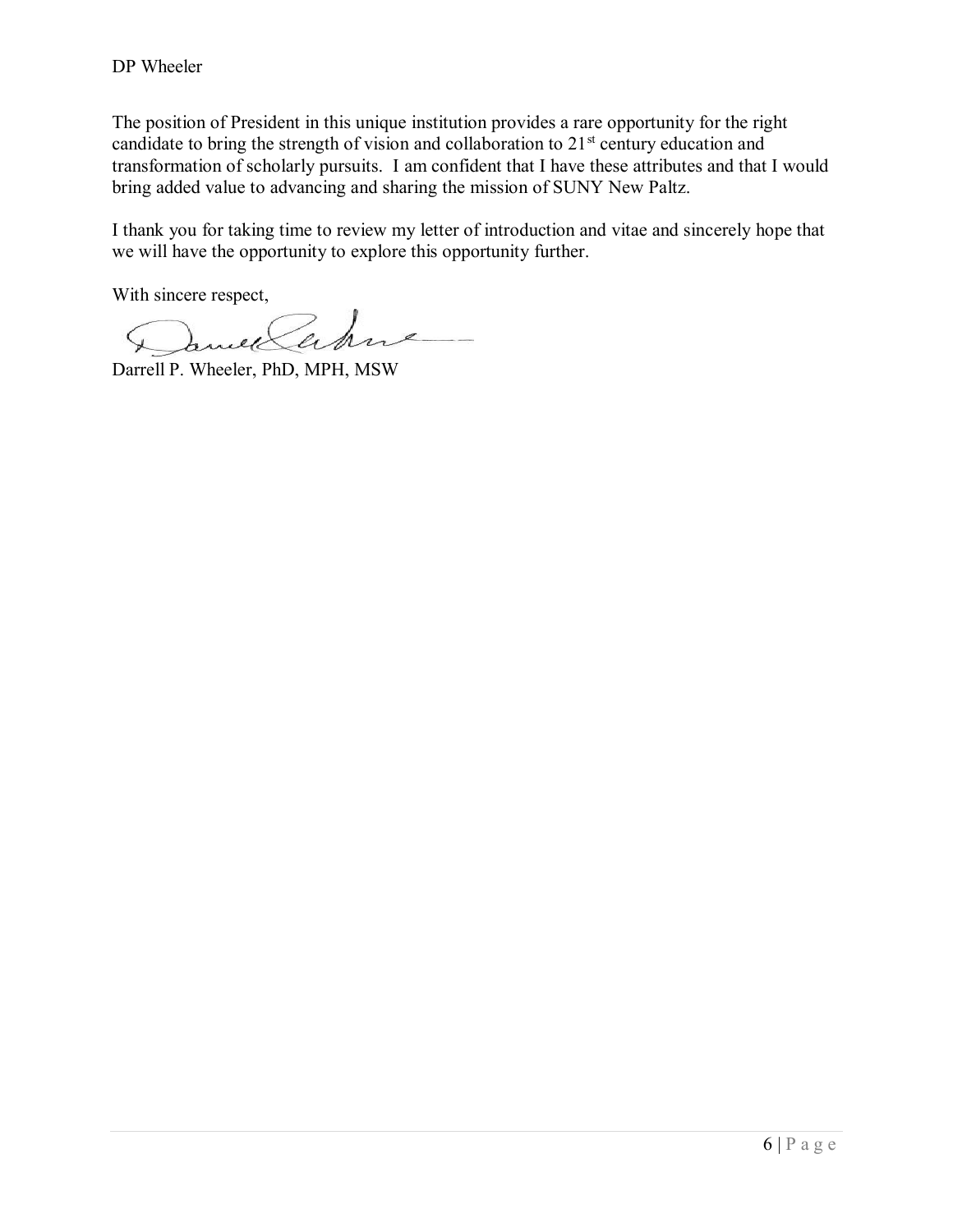# **DARRELL P . WHEELER , PH.D., M.P.H., ACSW**

#### **EDUCATION**

| Ph.D. in Social Work, The University of Pittsburgh, Pittsburgh, PA            |
|-------------------------------------------------------------------------------|
| M.P.H. in Health Administration, The University of Pittsburgh, Pittsburgh, PA |
| M.S.W. in Health/Mental Health, Howard University, Washington, DC             |
|                                                                               |
|                                                                               |

Other Educational Credentials:

| 2021 |  | Post Baccalaureate Certificate, Healthcare Informatics, Drexel University, Philadelphia, PA |  |  |
|------|--|---------------------------------------------------------------------------------------------|--|--|
|      |  |                                                                                             |  |  |

#### **PRESENT EMPLOYMENT**

2018-Present Provost and Senior Vice President for Academic Affairs, Iona College

The Provost and Senior Vice President for Academic Affairs serves as the Chief Academic Officer of the College with responsibility for academic and shared administrative leadership. This position reports directly to the President and is the primary representative for the President in his absence. The Provost provides leadership in strategic planning, development, implementation, and assessing all academic and academic support programs; has primary responsibility for the academic and academic support portions of the College budget; provides overall leadership for continued growth of academic programs, and supervises senior staff and many service areas that are responsible for achieving the College's major strategic goals identified by the President, Board of Legal Trustees, and the College Community. Responsible for annual academic budget in excess \$60Million, 170+ FTE faculty and 200+ FTE Staff.

Notable Accomplishments –

- Oversight and design of key strategic framework and Board of Trustee's approval of the 2019 collegiate Strategic Plan.
- $\bullet$  Design and implementation of Provost Program, Planning & Budget annual Departmental reviews to improve academic innovation and rigor, student and community engagement, and fiscal accountability.
- Opening of Bachelors in Nursing.
- Design and oversight of the COVID-19 mitigation and testing protocols.
- Oversight and movement of Undergraduate Plan review and recommendation approvals through the Board of Trustees.
- Oversight of implementation of key elements of the Graduate Academic plan and reporting to Board of Trustee's on goal attainment including startup of the Occupational Therapy program (graduate); accreditation of the Speech Communication and Disorder's Program.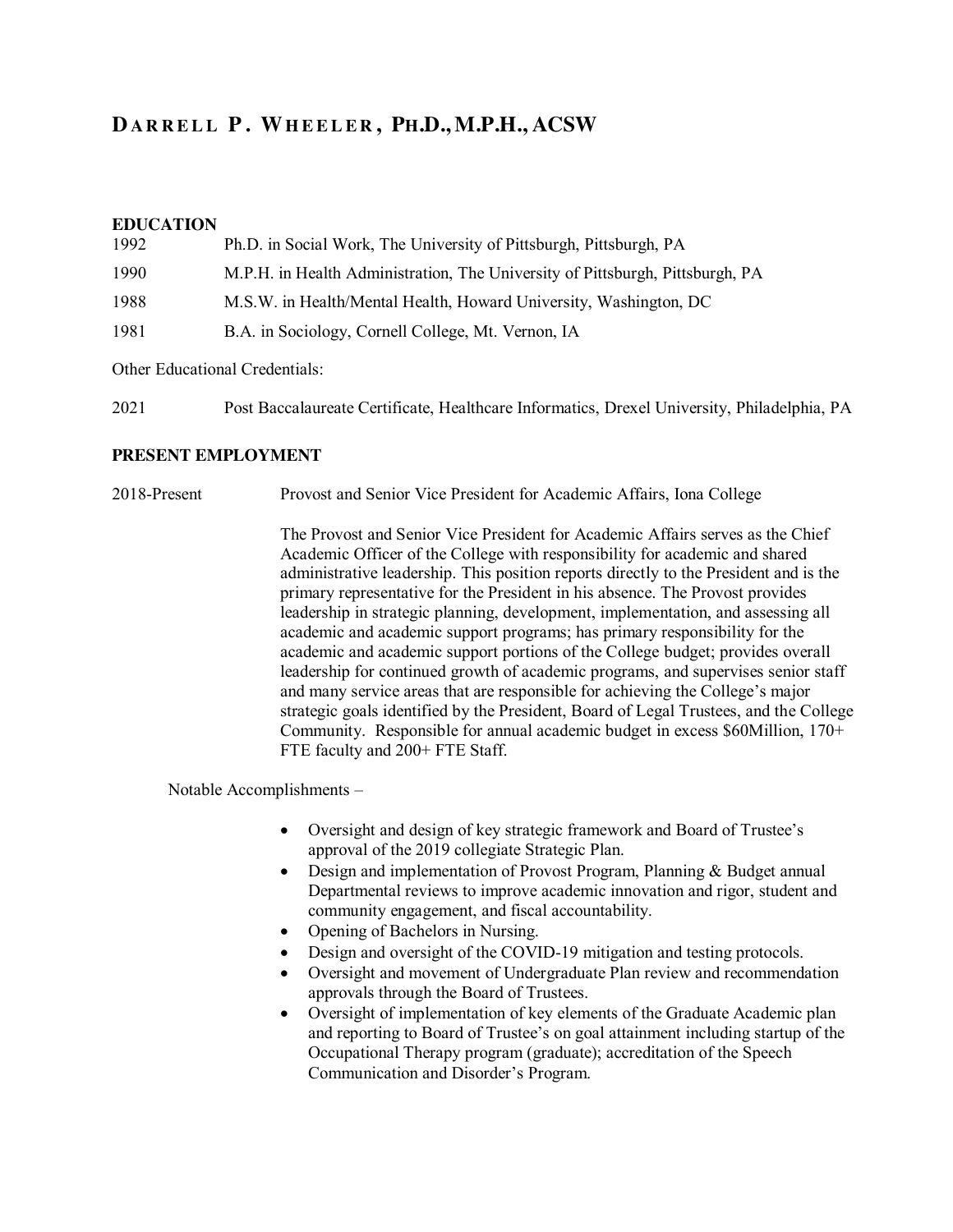- Filling key administrative posts including Dean of the School of Arts  $\&$ Sciences.
- x Reorganization of the Office of Grants and Sponsored Programs and the Institutional Review process. Reorganization and staffing changes has resulted in extramural funding in 2018 from \$800,000 to \$4,000,000 in 2021.
- Initiation of a revised annual program review to include departmental engagement for programming, planning a budget.
- Oversight and implementation of new strategic student enrollment of underrepresented and perceived at risk undergraduate students. Resulted in 71 new enrollments with potential revenue yield in excess of \$1Million.
- Oversight for the strategic development of the new School of Health Sciences. This school is a collaborative initiative and supported by a \$20Million gift from New York Presbyterian Hospital.

## **PREVIOUS EMPLOYMENT**

### **Administrative Positions**

| 2015 - 2018 | Dean and Professor, University at Albany (SUNY) |  |
|-------------|-------------------------------------------------|--|
|-------------|-------------------------------------------------|--|

Primary academic oversight for the School of Social Welfare. The School enrolls students across the academic continuum, offering, baccalaureate (BSW), master's (MSW) and doctoral (PhD) degrees. Chief Academic Officer for the School of Social Welfare duties include budgetary development, management and oversight; strategic initiative development; faculty promotion, tenure and annual review; donor and gift cultivation; oversight of enrollment and retention and student services; and compliance with state and Accrediting (CSWE) requirements. The dean serves on the Council of Dean's and represents the schools in all matters related to the schools mission development and implementation and alignment with university mission, values and strategic planning.

Vice Provost for Public Engagement, University at Albany (SUNY)

Primary oversight for effective public engagement across academic units. This includes, planning, budgeting, executing and measuring effective public engagement. In collaboration with the Campus Committee on University Engagement key responsibilities are to work with university faculty, staff, students, alumni and other constituents to develop and implement innovative strategies to engage, inform and empower public engagement.

### 2016 – 2017 Interim Provost & Senior Vice President for Academic Affairs University at Albany (SUNY)

As Provost and Chief Academic Officer, my duties included ensuring excellence across the full range of the academic mission, including: working with deans and faculty in the university's nine schools and colleges and guiding both the undergraduate and the graduate areas of study. It also included oversight of the areas that support the academic mission, such as admissions and enrollment, academic advisement and support services, the registrar, the libraries, faculty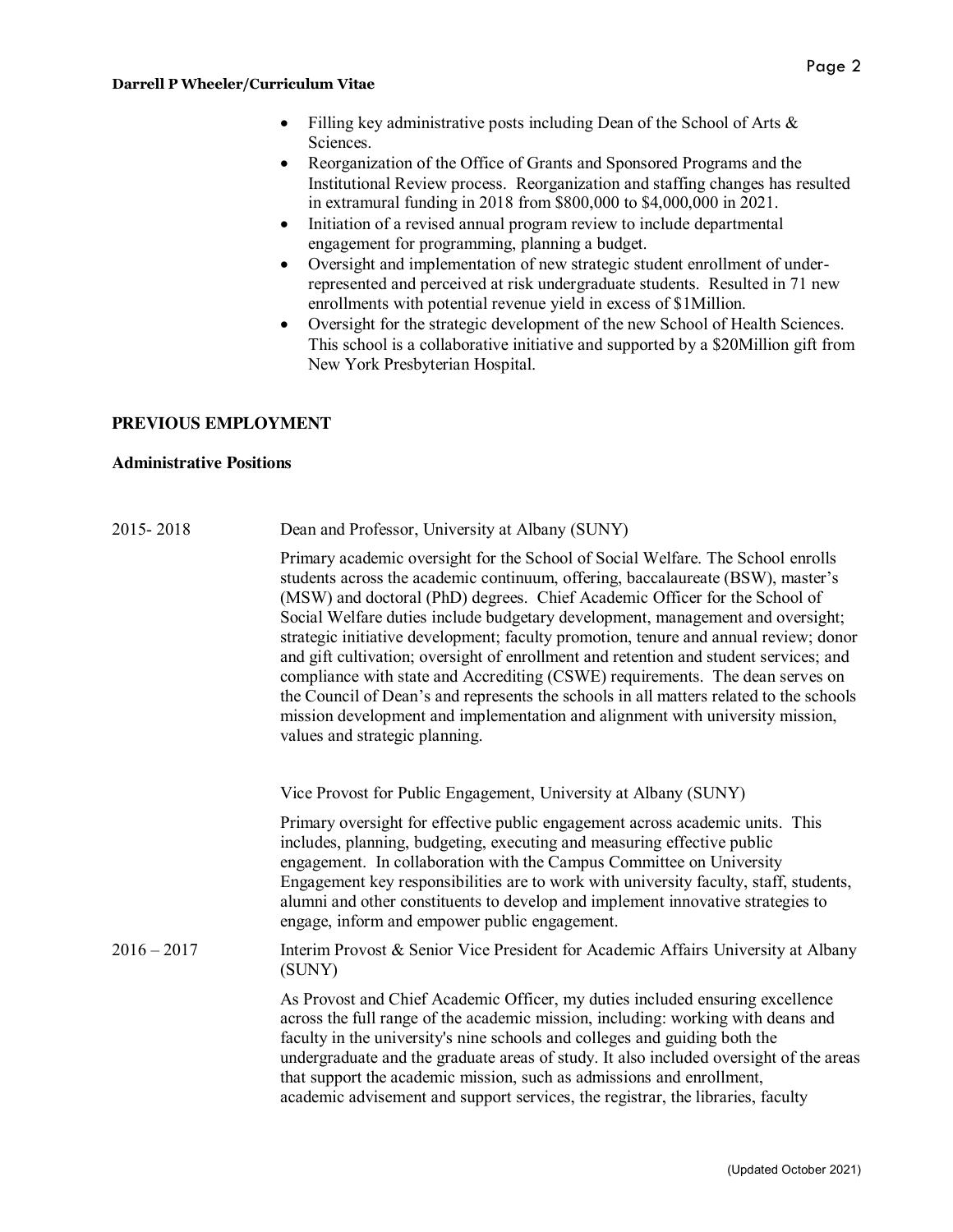development, international education, institutional research, program effectiveness and others that contribute to the success of our students and faculty.

The University at Albany is a comprehensive research degree granting (BA/BS, Masters and PhD) academic public education institution comprised of 9-academic Colleges/Schools, with a student enrollment of 17,000+. I was responsible for an annual budget in excess of \$157Million and more than 600+ FTE faculty and 500+FTE Staff.

Notable Accomplishments –

- x Co-chair of the strategic planning committee. Co-lead the administrative teams' engagement with faculty, staff and students and leading the development of the public presentations on the emerging strategic framework.
- x Responsible for evaluating and initiating new mechanisms incorporating teaching and productivity metrics into the annual College planning, enrollment and budgeting processes.
- Guided evaluation and implementation of the review and establishment of a new platform for tenure and promotion reviews.

### 2011-2015 Dean and Professor, Loyola University Chicago

Primary academic oversight for the School of Social Work, one of 10 primary academic units with in Loyola University Chicago. The School enrolls students across the academic continuum, offering, baccalaureate (BSW), master's (MSW) and doctoral (PhD) degrees. Comprised to two primary locations – the Lake Shore Campus enrolling more than 700 students; and the Loyola University Chicago School of Social Work program and Carthage College in Kenosha, Wisconsin with 120 students. As the Chief Academic Officer for the 100 year old program, duties included budgetary development, management and oversight; strategic initiative development; faculty promotion, tenure and annual review; donor and gift cultivation; oversight of enrollment and retention and student services; and compliance with state and Accrediting (CSWE) requirements. The dean services on the Council of Dean's and represents the schools in all matters related to the schools mission development and implementation and alignment with university mission, values and strategic planning.

Notable Accomplishments

- Promoting innovative academic programs and continuing education programs in healthy aging, child welfare, public health social work practice and criminal justice and social work practice.
- Increase faculty research grant submission and successful attainment by 15%
- Securing additional staffing to support academic services and student outcomes.
- Implementation and over sight of the University's strategic initiatives and leading the new strategic planning for the next 5-year plan within in the school.
- Restricting the admissions process for the School to include greater faculty inclusion and adoption of an admissions rubric to evaluate processes and outcomes.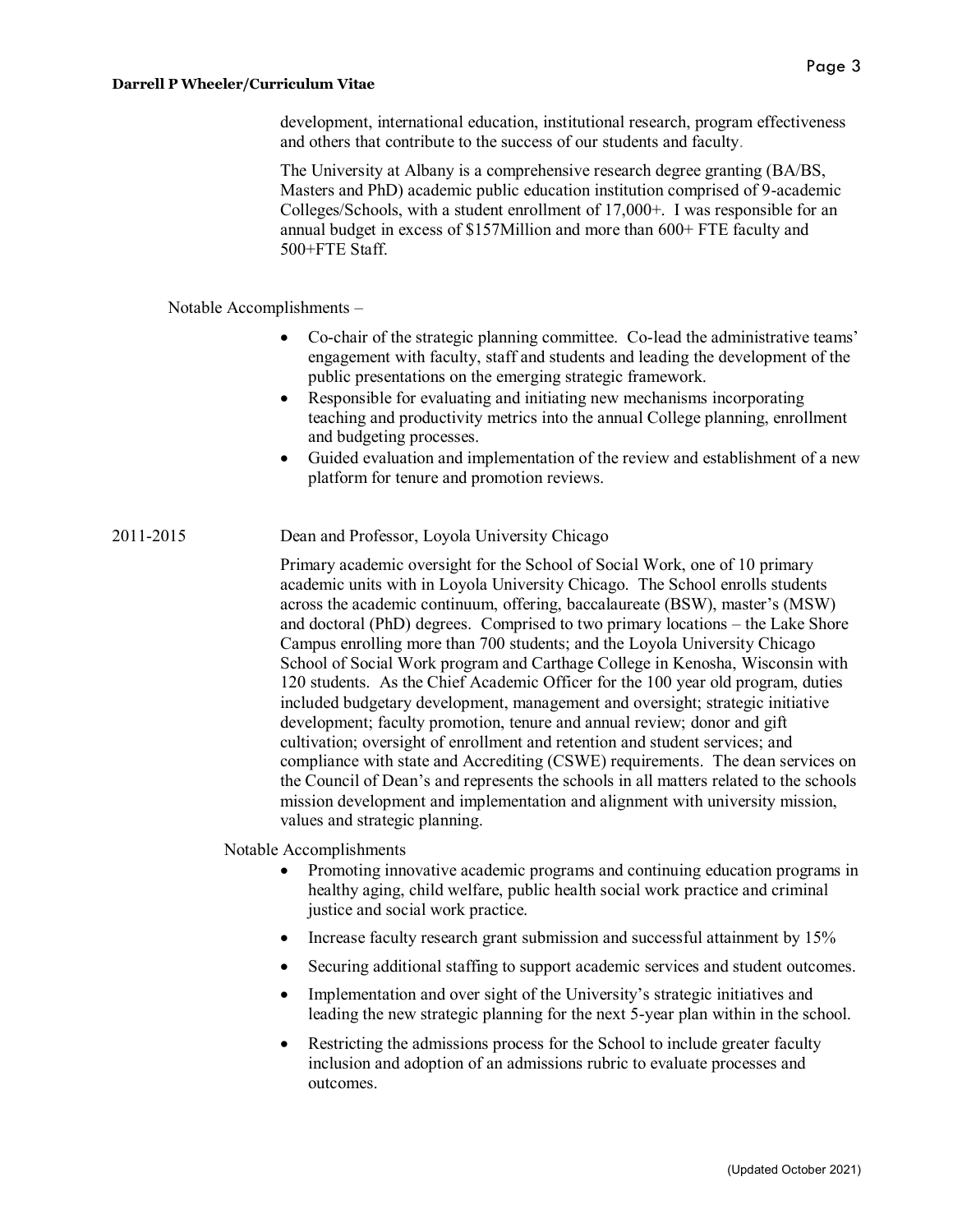- Oversight of the annual budget (approximately \$16 million per year) and a 13% increase in the School's profit-and-loss statement
- 2006-2011 Associate Dean for Research and Community Partnerships, Hunter College School Assigned to the role as the inaugural Associate Dean for Research and Community Partnership within the school. Primary responsibility for developing and advancing faculty scholarship and community engaged evaluation, practice and programming. In my five years as the inaugural Associate Dean for Research  $&$  Community Partnerships we had a 45% increase in faculty grant submissions and an annual increase in funding within the School; forged innovative and lasting community scholarship projects; promoted access to advanced education opportunities for underserved groups (especially Latino and African American male students); participated in Dean's senior leadership team to promote unit growth in scholarship, grants attainment and strategic initiatives associated with social work scholarship and community engagement.

### **Other ACADEMIC and Professional EXPERIENCES**

| 2017      | Harvard University Graduate School of Education, Institute for Educational<br>Management                          |
|-----------|-------------------------------------------------------------------------------------------------------------------|
| 2017      | State University of New York Executive Leadership Academy                                                         |
| 2011-2015 | Professor, Loyola University Chicago, School of Social Work                                                       |
| 2011      | Professor, Social Work, Hunter College School of Social Work                                                      |
| 2005-2011 | Associate Professor (with tenure), Social Work, Hunter College School of Social<br>Work                           |
| 2001-2005 | Assist. Professor, Social Work, Hunter College School of Social Work                                              |
| 1997-1999 | Visiting Assistant Professor, University of California - San Francisco, CA (Summer)<br>Visiting Scholars Program) |
| 1995-2001 | Assistant Professor, Social Work, Columbia University, New York, NY                                               |
| 1992-1995 | Assistant Professor, Social Work, University of North Carolina-Greensboro                                         |
|           |                                                                                                                   |

### **OTHER NON-TEACHING EMPLOYMENT EXPERIENCE**

| 1998-2000 | Research Scientist IV, New York State Dept. of Health, AIDS Institute |
|-----------|-----------------------------------------------------------------------|
| 1993-1995 | Psychotherapist, Private Independent Practice                         |
| 1993-1995 | Clinical Social Worker, Charter Hospital of Greensboro, NC            |
| 1991-1992 | Senior Research Associate, Western Psychiatric Institute & Clinics    |
| 1989-1990 | HIV Prevention Specialist, Pittsburgh AIDS Task Force                 |
| 1987-1988 | Project Director, Southeast Vicariate Cluster, Inc.                   |
| 1986-1987 | Case Manager, Arlington Community Residences                          |
| 1984-1986 | Mental Health Technician, US Air Force                                |
| 1983-1984 | Mental Health Technician, Ridgeway Hospital                           |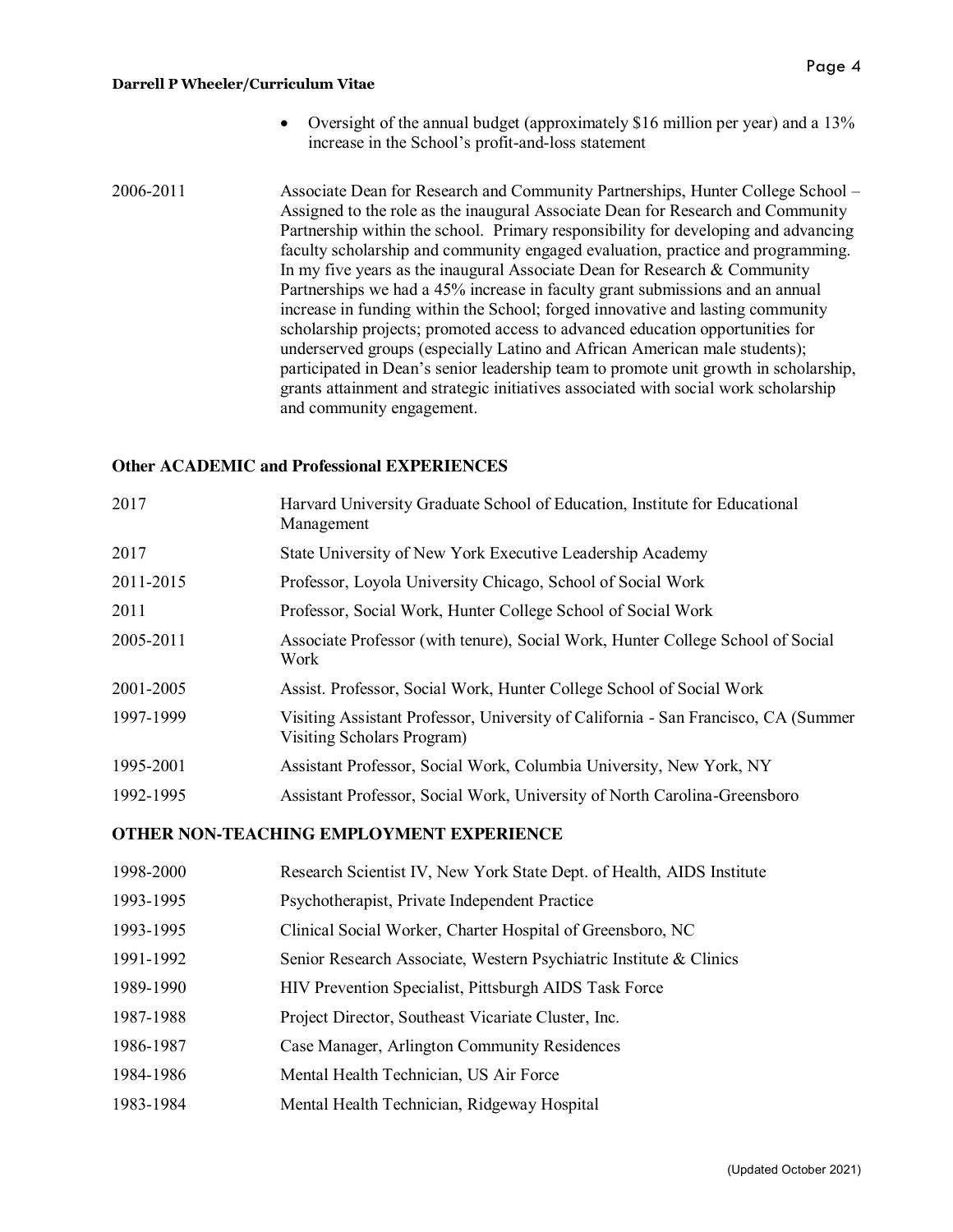#### **PUBLICATIONS—Articles in Peer-Reviewed Journal**

Dangerfield, DT., Kuo, I., Magnus, M., Beauchamp, G., Fields, S.D., Nelson, L., Shoptaw, S., Wilton, L., & **Wheeler, DP.** (2021): *Sexual Risk Profiles Among Black Sexual Minority Men: Implications for Targeted PrEP Messaging*. Archives of Sexual Behavior, https://doi.org/10.1007/s10508-021-02066-w.

Whitfield, DL, Beauchamp,G, Fields, S, Nelson,L, Magnus,M, Dācus,J , LUCAS, JP , Anderson, P & **Wheeler,DP** (2021): *Risk compensation in HIV PrEP adherence among Black men who have sex with men in HPTN 073 study*, AIDS Care, 33:5, 633-638 DOI: 10.1080/09540121.2020.1810618.

Watson, C.C.; Wilton, L.; Lucas, J.P.; Bryant, L.; Victorianne, G.D.; Aradhya, K.; Fields, S.D.; **Wheeler, D.P**.; HPTN Black Caucus. Development of a Black Caucus within the HIV Prevention Trials Network (HPTN): Representing the Perspectives of Black Men Who Have Sex with Men (MSM). *Int. J. Environ. Res. Public Health* **2020**, *17*, 871.

**Wheeler, D.P.,** Fields, S. D., Beauchamp, G., Chen, Y.Q., Emel, L.M., Hightow-Weidman, Hucks-Ortiz-,C. Kuo, I., Luca, J. Mangus, M., Mayer, K.H., Nelson, L.E., Hendrix, C.W., Piwowar-Manning, E., Shoptaw,S.,Watkins, P., Watson, C.C., Wilton., L. Pre-exposure prophylaxis, initiation and adherence among Black men who have sex with men (MSM) in three US cities: results from the HPTN 073 study. *Journal of the International AIDS Society 2019, 22:e25223.*

Duncan, D.T., Hickson, D.A., Goedel, W.C., Callander, D., Brooks, B., Chen, Y-T., Hanson, H., Eavou R., Khanna, A.S., Chaix, B., Regan, S.D., **Wheeler, D.P.**, Mayer, K., H., Safren, S.A., Carr Melvin, S., Draper C., Magee-Jackson, V., Brewer, R., Schneider, J.A.. The Social Context of HIV Prevention and Care among Black Men Who Have Sex with men in Three U.S., Cities: The neighborhoods and Networks (N2) Cohort Study. *International Journal of Environmental Research and Public Health,* 2019, 16, 1922: doi 10.3390/ijerph16111922.

Hightow-Weidman, L. B., Magnus, M., Beauchamp, G., Hurt, C. B., Shoptaw, S., Emel, L., . . . **Wheeler, D.P**.

(2019). Incidence and correlates of STIs among black men who have sex with men participating in the HPTN

073 PrEP study. *Clinical Infectious Diseases*, doi.org/10.1093/cid/ciy1141

Vermund, Sten H., Hamilton, Erica, L., Griffith, Sam B., Jennings, Larissa, Dyer, Typhanye V., Mayer, Kenneth, **Wheeler, D.P**. Recruitment of Underrepresented Minority Researchers into HIV Prevention Research: The HIV Prevention Trials Network Scholars Program. *AIDS Research and Humanities Retroviruses* Volume 34, Number 2, 2018 Mary Ann Liebert, Inc. DOI: 10.1089/aid.2017.0093

**Wheeler, D.P.,** Lucas, Jonathan, Wilton, Leo, Nelson, LaRon E., Hucks-Ortiz, Christopher, Watson, Chauncey C., Hutchinson, Craig, Mayer, Kenneth H., Kuo, Irene, Magnus, Manya, Beauchamp, Geetha, Shoptaw, Steven, Emel, Lynda Marie, Chen, Ying Q., Hightow-Weidman, Lisa, Fields, Sheldon. Building effective multilevel HIV prevention partnerships with black men who have sex with men: experience from HPTN 073, a pre-exposure prophylaxis study in three US cities. *Journal of the International Aids Society*  2018, 21(S7):e25180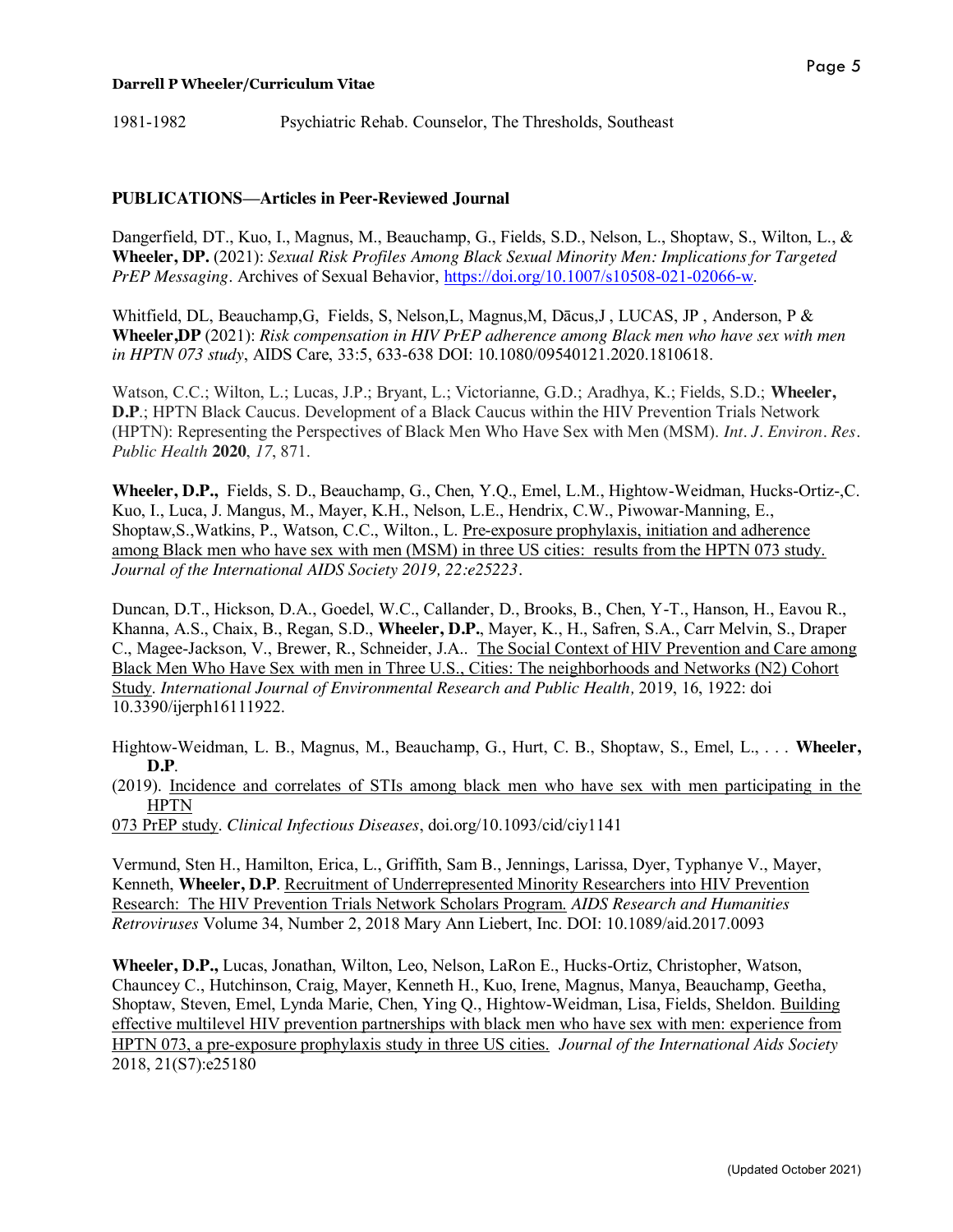Chen I, Zhang Y, Cummings V, Cloherty GA, Connor M, Beauchamp G, Griffith S, Rose S, Gallant J, Scott HM, Shoptaw S, Del Rio C, Kuo I, Mannheimer S, Tieu HV, Hurt CB, Fields SD, **Wheeler, D.P,** Mayer KH, Koblin BA, Eshleman SH. Analysis of HIV Integrase Resistance in Black Men Who Have Sex with Men in the United States. *AIDS Res Hum Retroviruses*. 2017 Apr 6. doi: 10.1089/aid.2017.0005. [Epub ahead of print] PMID: 28384058.

Chen I, Chau G, Wang J, Clarke W, Marzinke MA, Cummings V, Breaud A, Laeyendecker O, Fields SD, Griffith S, Scott HM, Shoptaw S, Del Rio C, Magnus M, Mannheimer S, Tieu HV, **Wheeler, D.P.**, Mayer KH, Koblin BA, Eshleman SH. Analysis of HIV Diversity in HIV-Infected Black Men Who Have Sex with Men (HPTN 061).PLoS One. 2016 Dec 9;11(12):e0167629. doi: 10.1371/journal.pone.0167629. eCollection 2016.PMID:27936098

Chen, I., Huang, W., Connor, M.B., Frantzell, A., Cummings, V., Beauchamp, G.G., Griffith, S., Fields, S.D., Scott, HM., Shoptow, S., del Rio, C., Magnus, M., Mannheimer, S., Tieu, H.V., **Wheeler, D.P.,** Mayer, K.H., Koblin, B.A., Eshleman, S.H. CXCR4- using HIV variants in a cohort of Black men who have sex with men: HIV Prevention Trials Network 061. *HIV Clinical Trials 2016 June 14: 1-7.*

Fernández, M.I., **Wheeler, D.P.,** Alfonso, S.V. Embedding HIV Mentoring Programs in HIV Research Networks. (2016) *AIDS Behav. Mar. 24.*

Nelson, L.E., Wilton, L., Moineddin, R., Zhang, N., Siddiqi, A., Sa, T., Harawa, N., Regan, R, Dyer, T.P., Watson, C.C., Koblin, B.A., del Rio, C., Buchbinder, S., **Wheeler, D.P.,** Mayer, KH. (2016) Economic, Legal, and Social Hardships Associated with HIV Risk among Black Men who have Sex with Men in Six US Cities. HPTN 061 Study Team. *J Urban Health. Feb; 93(1):170-88.*

Chen, I., Connor, M.B., Clarke, W., Marzinke, M.A., Cummings, V., Breaud, A., Fogel, J.M., Laeyendecker, O., Fields, S.D., Donnell, D., Griffith, S., Scott, H.M., Shoptaw, S., del Rio, C., Magnus, M., Mannheimer, S., **Wheeler, D.P.,** Mayer, KH., Koblin, B.A., Eshleman, S.H. (2015). Antiretroviral Drug Use and HIV Drug Resistance Among HIV-Infected Black Men Who Have Sex With Men: HIV Prevention Trials Network 061. *J Acquir Immune Defic Syndr. Aug. 1; 69(4):446-52.*

Chen, I., Cummings, V., Fogel, J.M., Marzinke, M.A., Clarke, W., Connor, M.B., Griffith, S., Buchbinder, S., Shoptaw, S., del Rio, CD., Magnus, M., Mannheimer, S., **Wheeler, D.P.**, Mayer, K.H., Koblin, B.A., Eshleman, SH. (2014) Low-level Viremia Early in HIV Infection. *J Acquir Immune Defic Synd*r. Dec 1;  $67(4):405-8.$ 

Marrazzo, J.M., del Rio, C., Holtgrave, D.R., Cohen, M.S., Kalichman, S.C., Mayer, K.H., Montaner, J.S., **Wheeler, D.P.**, Grant, R.M., Grinsztejn, B., Kumarasamy, N., Shoptaw, S., Walensky, RP., Dabis, F., Sugarman, J., Benson, C.A. (2014) HIV Prevention in clinical care settings: 2014 recommendations of the International Antiviral Society-USA Panel. *JAMA*. *Aug 13; 312(6):652. JAMA 2014 Jul 23-30; 312(4):403.*

Cousins, M.M., Konikoff, J., Sabin, D., Khaki, L., Longosz, A.F., Laeyendecker, O., Celum, C., Buchbinder, SP., Seage, G.R 3rd., Kirk, G.D., Moore, R.D., Mehta, S.H., Margolick, J.B., Brown, J., Mayer, K.H., Kobin, B.A., **Wheeler, D.P.**, Justman, J.E., Hodder, S.L., Quinn, T.C., Brookmeyer, R., Eshleman, S.H. (2014) A comparison of two measures of HIV diversity in multi-assay algorithms for HIV incidence estimation. PLoS One. 2014 Jun 26; 9(6):e101043

Mayer, K.H., Wang, L., Koblin, B.A., Mannheimer, S., Magnus, M., del Rio, C., Buchbinder, S., Wilton, L., Cummings, V., Watson, C.C., Piwowar-Manning, E., Gaydos, C., Eshleman, S.H., Clarke, W., Liu, T.Y., Mao, C., Griffith, S., **Wheeler, D.P**. HPTN061 Protocol Team. (2014) Concomitant socioeconomic, behavioral, and biological factors associated with the disproportionate HIV infection burden among Black men who have sex with men in 6 U.S. cities. *PLoS One*. Jan 31; 9(1):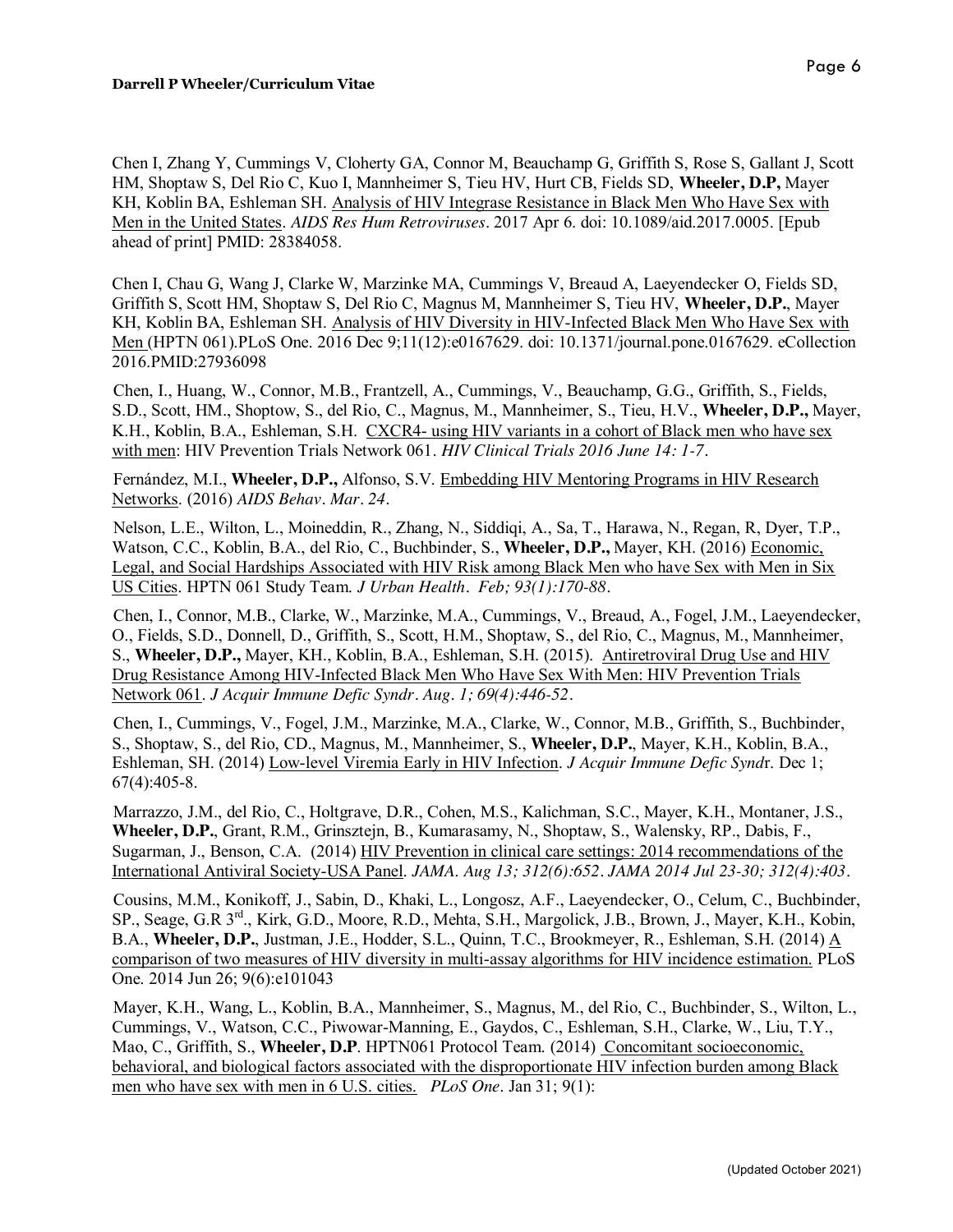Magnus, M., Franks, J., Griffith, S., Arnold, M.P., Goodman, K., **Wheeler, D.P**; for the HPTN 061 (2014) Study Group. Engaging, Recruiting, and Retaining Black Men Who Have Sex With Men in Research Studies: Don't Underestimate the Importance of Staffing-Lessons Learned From HPTN 061, the BROTHERS Study. *J Public Health Manag Pract*. Nov-Dec; 20(6): E1-9.

Marzinke, M.A., Clarke, W., Wang, L., Cummings, V., Liu, TY., Piwowar-Manning, E., Breaud, A., Griffith, S., Buchbinder, S,, Shoptaw, S., del Rio, C., Magnus, M., Mannheimer, S., Fields, S.D., Mayer, K,H., **Wheeler, D.P,**, Koblin, B.A., Eshleman, S.H., Fogel, J.M. (2014) Nondisclosure of HIV status in a clinical trial setting: antiretroviral drug screening can help distinguish between newly diagnosed and previously diagnosed HIV infection. *Clin Infect Dis.* Jan; 58(1):117-20.

Hussen, S.A., Stephenson, R., del Rio, C., Wilton, L., Wallace, J., **Wheeler, D.P.** HPTN 061 Protocol Team (2013) HIV testing patterns among black men who have sex with men: A Qualitative Typology. *PLoS One* .8 (9):e75382. doi: 10.1371/journal.pone.0075382.

Mayer, K.H., **Wheeler, D.P.,** Bekker, L.G., Grinsztejn, B., Remie,n R.H., Sandfort, T.G., Beyrer, C.(2013) Overcoming biological, behavioral, and structural vulnerabilities: new directions in research to decrease HIV transmission in men who have sex with men, *J Acquir Immune Defic Syndr. Jul; 63 Sup*pl 2:S161-7.

Koblin, B.A., Mayer, K., Eshleman, H., Wang, L., Mannheimer, S.H., del Rio, C., Shoptaw, S., Magnus, M., Buchbinder, S., Wilton, L., Liu, T., Cummings, V., Piwowar-Manning, E., Fields, S.D., Griffith, S., Elharrar, V., **Wheeler, D.P**. (2013). Correlates of HIV Acquisition in a Cohort of Black Men Who Have Sex with Men in the United States: HIV Prevention Trials Network (HPTN) 061. PLOS One. 8(7):e70413

Ayala G., Bingham, Kim J., **Wheeler, D.P.**, Millett, G.A. (2012). Modeling the Impact of Social Discrimination and Financial Hardship on the Sexual Risk of HIV Among Latino and Black Men Who Have Sex With Men, *American Journal of Public Health, May;*102 Suppl 2:S242-9

**Wheeler, D.P.** (2011). National Health Line: Advancing HIV/AIDS Domestic Agenda: Social worker and Community health workers unite. *Health and Social Work*, May 36(2), 157-158.

**Wheeler, D.P.**, & Dodd, SJ. (2011). LGBTQ Capacity Building in Health Care Systems: A Social Work Imperative. *Health & Social Work*, Nov; 36 (4): 307-9.

Carlos, J. A., Bingham, T. A., Stueve, A., Lauby, J., Ayala, G., Millett, G. A., **Wheeler, D.P.** (2010) The role of peer support on condom use among Black and Latino MSM in three urban Areas. *AIDS Education & Prevention*, 22(5), 430-444.

Vermund, S.H., Hodder, SL., Justman, J.E., Koblin, B.A., Mastro, T.D., Mayer, K.H., **Wheeler, D.P.**, El-Sadr, WM. (2010) Addressing Research Priorities for Prevention of HIV Infection in the United States. *Clinical Infectious Diseases*, May 15; 50 Suppl 3:S149-S155.

**Wheeler, D.P.,** Giunta, N. (2009) Promoting productive aging. *Health and Social Work*, Aug;34(3), 237-9.

**Wheeler, D.P**. (2009) Mounting social work response to the worsening HIV epidemic in Black communities. *Health & Social Work*, May; 34(2), 156-9.

**Wheeler, D.P.,** Parchment, TM. (2009) Building capacity for evidence we can believe in: The argument for social change as an evidence-based practice agenda. *Health & Social Work*, Feb 34(1):71, 73.

Bond, L., **Wheeler, D.P.,** Millett, G A., LaPollo, A.B., Carson, L.F., Liau, A. (2009) Black men who have sex with men and the association of down-low identity with HIV risk behavior. *American Journal of Public Health*, Apr; 99 Suppl: S92-5.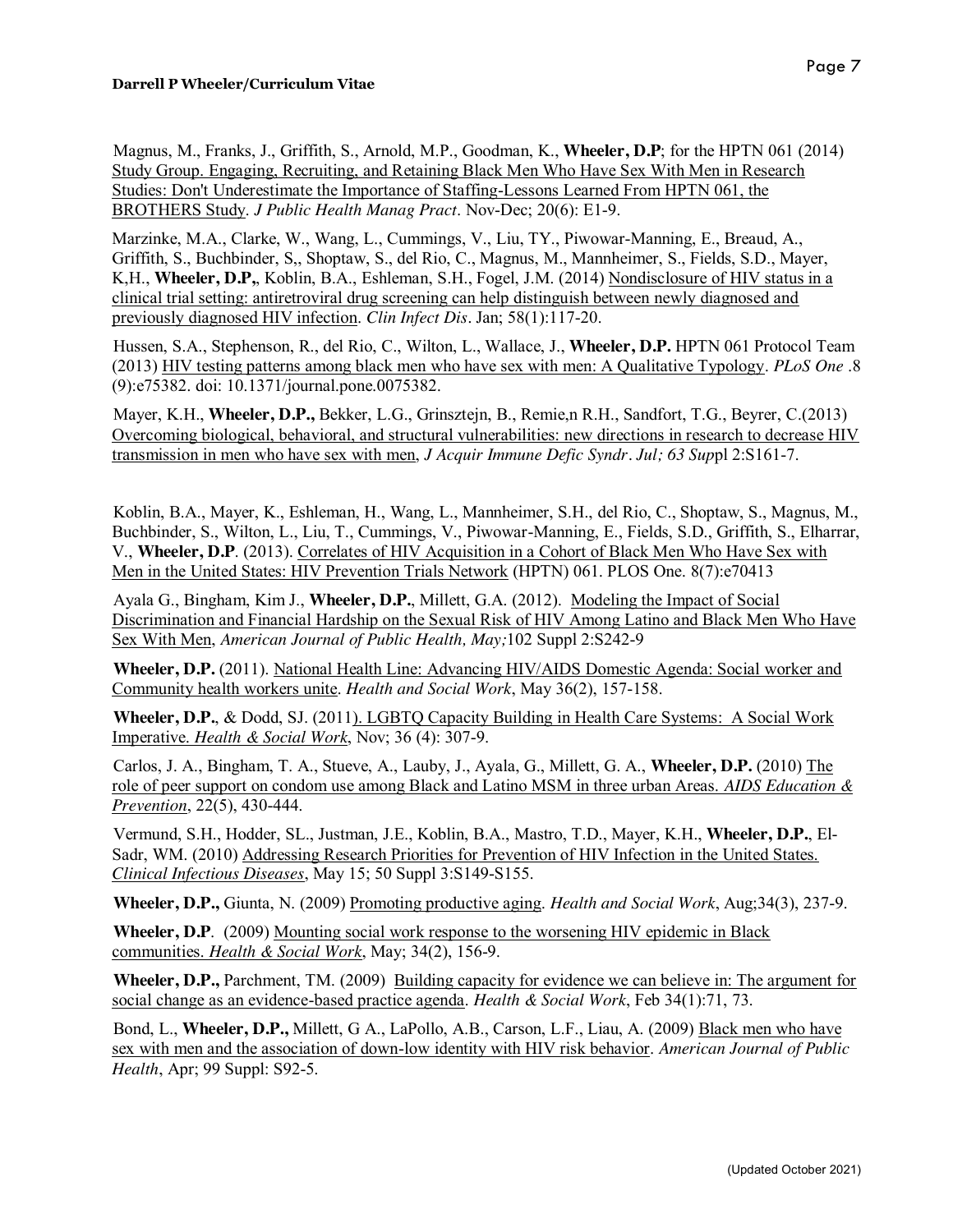Joslin-Roher, E., **Wheeler, D.P.** (2009). Partners in transition: The transition experience of lesbian, bisexual and queer identified partners of transgender men. *Journal of Gay & Lesbian Services*, 21(1), 30-48.

Abrahams, C. A., Dacus, J., **Wheeler, D.P**., Taylor, R., Latimer, S.S., Hearn, K. (2008) Lessons learned: Building the capacity of community-based organizations and health departments implementing HIV interventions in African American communities. Journal of HIV/AIDS & Social Services 7.4 373-397.

**Wheeler, D.P.,** Mahoney, AM. (2008) Caribbean immigrants in the United States—health and health care: The need for a social agenda. *Health and Social Work,* Aug; 33(3): 238-240.

**Wheeler, D.P.**, Lauby, J.L., Liu, K., Van Sluytman, L.G, Murrill, C. (2008). A comparative analysis of sexual risk characteristics of black men who have sex with men or with men and women. *Archives of Sexual Behavior*, 37(5), 697-707.

Jones, K.T., Johnson, W.D., **Wheeler, D.P.,** Gray, P., Foust, E., Gaiter, J., & The North Carolina Men's Health Initiative Study Team (2008). Non-supportive peer norms and incarceration as HIV risk correlates for young Black men who have sex with men. *AIDS Behavior,* 12(1), 41-50.

**Wheeler, D.P.,** Patterson, G. (2008) Prisoner reentry. *Health and Social Work*, 33(2), 145-147.

LaSala, M.C., Jenkins, D., **Wheeler, D.P.**, Fredriksen-Goldsen, K.I. (2008). LGBT faculty, research, and researchers: Risks and rewards. Journal of Gay and Lesbian Social Services, 20(3), 253-267.

Schulden, J.D., Song, B., Barros, A., Mares-DelGrasso, A., Martin, C.W., Ramirez, R., Smith, L.C., **Wheeler, D.P.,** Oster, AM., Sullivan, PS, Heffelfinger, JD. *Public Health Rep. (2008) Nov-Dec; 123 Suppl 3:101-14.*

Millett, G.A., Ding, H., Lauby, J., Flores, Stueve, A., Bingham, T., Carballo-Dieguez, A., Murrill, C., Liu, K., **Wheeler, D.P.**, Liau, A., Marks, G. (2007). Circumcision status and HIV infection among Black and Latino men who have sex with men in three U.S. cities. Journal of AIDS, 46 (5), 643-650.

**Wheeler, D.P.,** Bragin, M. (2007). Bringing it all back home: Social work and the challenge of returning veterans. Health and Social Work, 32(4) 297-300. ^

**Wheeler, D.P.,** Goodman, H. (2007). Health and mental health social works need information literacy skills. Health and Social Work, 32(3), 235-237.

**Wheeler, D.P.** (2007). HIV and AIDS Today: Where is social work going? Health and Social Work, 32(2), 155-157.

**Wheeler, D.P.**, Carter, R.E., Cobb, V.L., Louis, BE. (2007). Engaging African American youth in smoking prevention efforts. American Journal of Health Studies, 22(2), 114-120.

**Wheeler, D.P.** (2006). Exploring HIV prevention needs for non-gay identified Black and African American men who have sex with men: A qualitative exploration. Sexually Transmitted Diseases, 33(7), S11-S16.

Michelen, W., Martinez, J., Lee, A., & **Wheeler, D.P.** (2006). Reducing frequent flyer emergency department visits. Journal of Health Care for the Poor and Underserved. 17, 59-69.

**Wheeler, D.P.** (2005). Working with positive men: HIV prevention with Black men who have sex with men. AIDS Education and Prevention 17(Supp.A), 102-115.

Beatty, L., **Wheeler, D.P.,** Gaither, J. (2004). Effective HIV/AIDS prevention for Black/African Americans. Journal of Black Psychology 30(1), 40-58.

**Wheeler, D.P.** (2003). Methodological issues in conducting community-cased health and social services research among urban Black and African-American LGB populations. Journal of Gay and Lesbian Social Services, 15(1/2), 65-78.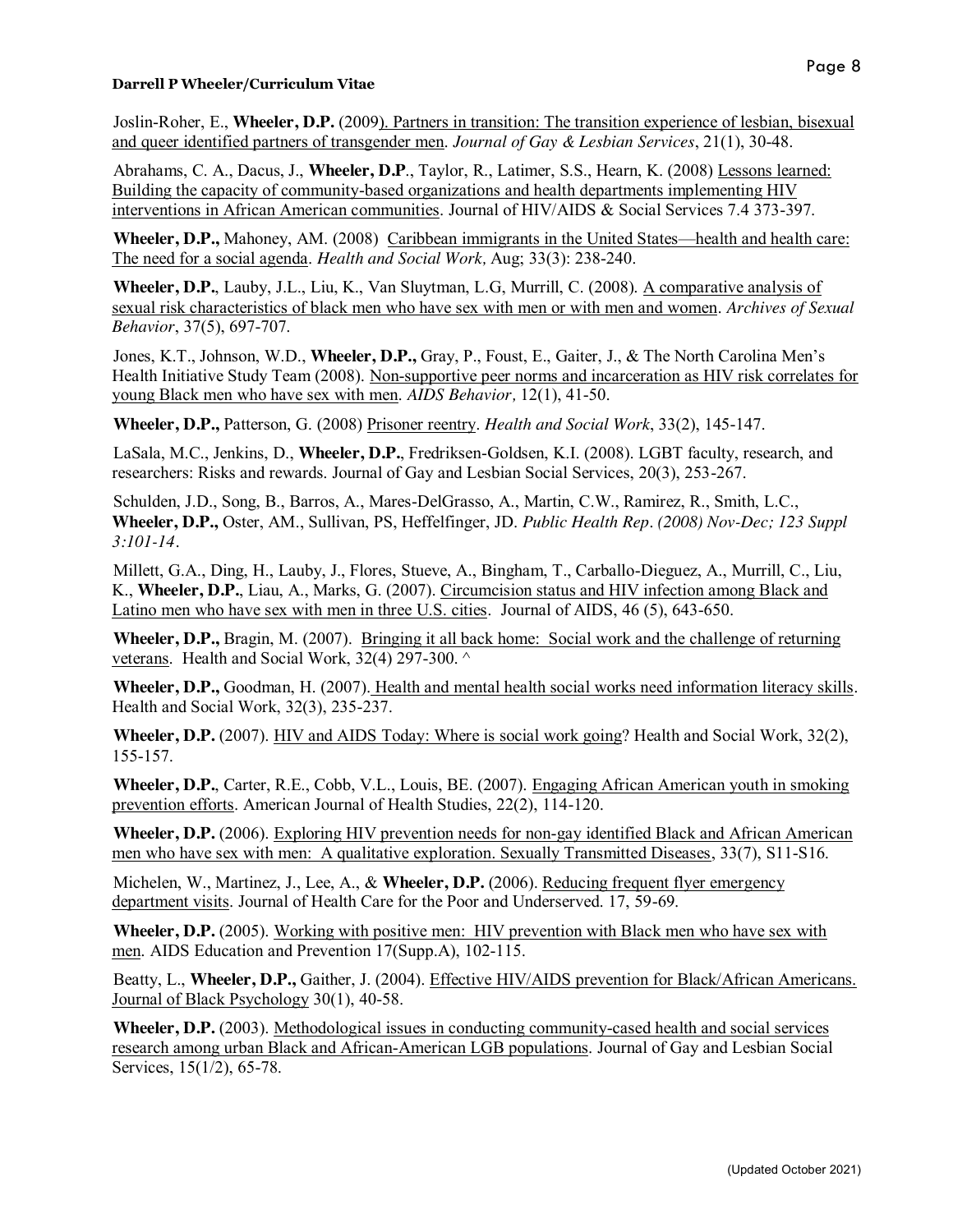Klein S.J., Nokes, K.M., Devore, B.S., Holmes, J.M., **Wheeler, D.P.**, St. Hilare, M.B. (2001). Ageappropriate HIV prevention messages for older adults: Findings from focus groups in New York State, Journal of Public Health Management, 7(3), 11-18.

**Wheeler, D.P.** (1999). (Brief Article) Cultural competence in community evaluation and collaboration: A case example. The Community Psychologist, Winter, 32(1), 32-34.

Rife, J.C., First, R.J., **Wheeler, D.P.**, Belcher, J.R., Johnson, J. (1995). Redefining the needs of persons who are homeless and mentally ill: Implications for diagnosis and treatment. The Journal of Applied Social Sciences, 19(1), 1-9.

## **PUBLICATIONS —Book Chapters**

**Wheeler, D.P.** (2015). Intersectionality: Implications for Clinical Care of LGBTQ People. In H.J. Makadon, K.H., Mayer, J., Potter & H. Goldhammer (Eds.), *Fenway Guide to LGBT Health (pp 37-47).*  American College of Physicians.

**Wheeler, D.P.** (2010). Empowerment evaluation in logic modeling: Participatory and collaborative processes in developing a logic model [Case study] (pp. 112-114). In M.J. Smith (Author). *Program Evaluation for Social Work & Health Professionals.* New York: Oxford University Press. ^

**Wheeler, D.P.**, Hadden, B. R., Lewis, M., Van Sluytman, L. G., & Parchment, T. M. (2010). HIV and Black and American communities in the 21st Century. In C.C. Poindexter (Ed.), *Handbook of HIV and Social Work: Principles, Practice and Populations* (pp. 271-290). Hoboken: John Wiley & Sons, Inc.

**Wheeler, D.P.** (2009). Methodological issues in conducting community-based health and social services research among urban Black and African American LGBT populations. In W. Meezan and J. I. Martin (Eds.), *Handbook of Research with Lesbian, Gay and Bisexual Transgender Populations* (pp. 300-314). New York, NY: Routledge.

**Wheeler, D.P.** (2008). Men's health. In *Encyclopedia of Social Work* (20<sup>th</sup> Edition). Silver Spring, MD: NASW.

**Wheeler, D.P.** (2003). Telling the social work story for survival. In Willinger, B. and Rice, A. (Eds.), *A History AIDS Social Work in Hospitals: A Daring Response to an Epidemic* (pp. 329-343). NY: Haworth Press.

**Wheeler, D.P.** (2000). HIV/AIDS prevention. In V.J. Lynch (Ed.) *HIV/AIDS at Year 2000: A Sourcebook for Social Workers* (pp.188-196). Boston, MA: Allyn and Bacon.

**Wheeler, D.P.**, Miller, D.V. (1999). HIV/AIDS mental health services to black men. In M. Shernoff (Ed.), *AIDS and Mental Health Practice in the United States: Clinical and Policy Issues* (pp. 125-143). NY: Haworth Press.

**Wheeler, D.P.,** Shernoff, M. (1999). The role of mental health professionals in medical decision making regarding protease inhibitors. In M. Shernoff (Ed.), *AIDS and Social Work Practice in the United States: Clinical and Policy Issues* (pp. 3-18). NY: Haworth Press.

**Wheeler, D.P.** (1998). Community-based evaluation of HIV/AIDS services for African Americans. In L. Gant, P., Stewart & V. Lynch (Auths.), *Social Workers Speak Out on the HIV/AIDS Crisis: Voices From and To African American Communities* (pp. 99-117). Westport, CT: Praeger.

Gant, L.M., Green, W., Stewart, P.A., **Wheeler, D.P.,** Wright, E.M. (1998). HIV/AIDS and African Americans: Assumptions, myths, and realities. In L. Gant, P.A. Stewart & V. J. Lynch (Eds.) *Social Workers Speak Out on the HIV/AIDS Crisis: Voices from and to African-American Communities*. (pp. 1-12). Westport, CT: Praeger.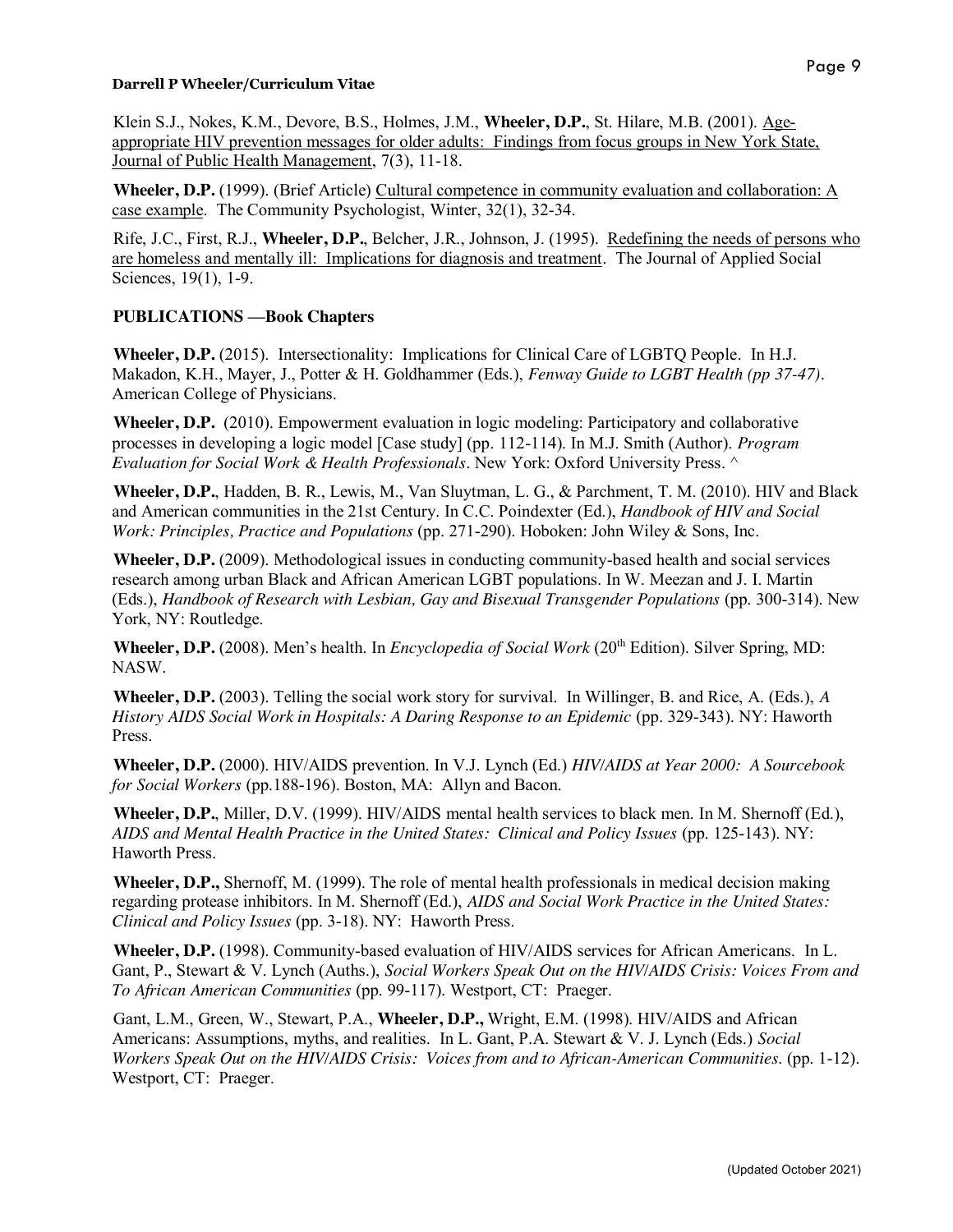Gant, L.M., Green, W., Lynch, V.J., Stewart, P.A., **Wheeler, D.P.,** Wright, E.M. (1998). Report from the Washington Summit on Social Work Leadership and AIDS in African-American communities. In L. Gant, P.A. Stewart, V. J. Lynch (Eds.) *Social Workers Speak Out on the HIV/AIDS Crisis: Voices from and to African-American Communities.* (pp. 119-138). Westport, CT: Praeger.

Gant, L.M., Green, W., Lynch, V.J., Stewart, P.A., **Wheeler, D.P.,** Wright, E.M. (1998). Where are we and where do we need to go: A blueprint for the future. In L. Gant, P.A. Stewart & V. J. Lynch (Eds.) *Social Workers Speak Out on the HIV/AIDS Crisis: Voices from and to African-American Communities*. (pp. 139- 154). Westport, CT: Praeger

### **PUBLICATIONS—Book Reviews**

**Wheeler, D.P.** (2005). Practice issues in HIV/AIDS services: Empowerment-based models and program applications, Ronald J. Mancoske and James Donald Smith. Smith College Studies in Social Work 75(4), 124-126.

**Wheeler, D.P.** (1997). Multicultural counseling with teenage fathers: A practical guide, Mark S. Kiselica. Journal of Multicultural Social Work, 6(3/4), 167-170.

### **PUBLICATIONS—Newsletters, Monographs, and Proceedings**

**Wheeler, D.P.**, Gaboda, D., Koubiadis, R. (2007). REVISION of the current NASW health care policy statement. NASW Delegate Assembly.

**Wheeler, D.P.** (2004). What are Black men's HIV prevention needs? Fact sheet for the University of California-San Francisco's Center for AIDS Prevention Studies.

**Wheeler, D.P.** (2002). HIV/AIDS prevention targeting Black and African-American MSMs: A commentary. NetWork HOPE, HIV/AIDS Orientation & Professional Education Program Newsletter. Winter/Spring., 8-13.

**Wheeler, D.P.** (2001). African American AIDS Research: A call to action. NetWork HOPE, HIV/AIDS Orientation & Professional Education Program Newsletter, 4(4), Summer, 6.

Berkman, B.J., Gardian, T., DiCenzo Jellinek, M., Lee, J. S., **Wheeler, D.P.** (1999). Health care issues, policies, and programs In V. C. Copeland, V. Jackson, L. Jarman-Rhode, A. L. Rosen & G. Stone (Eds), Approaches to Teaching Health Care in Social Work: A Compendium of Model Syllabi (pp. 63- 83). Alexandria, VA: CSWE.

**Wheeler, D.P.** (1994). Enhancing the social work role in HIV/AIDS education, intervention and prevention with vulnerable groups. In Proceedings of the Seventh National Symposium on Doctoral Research and Social Work Practice (pp. 86-91). The Ohio State University.

**Wheeler, D.P.** (1991). Creating culturally specific AIDS interventions: An example of the ethnographic approach to program evaluation. In K.J. Jaros & G.C. St. Denis (Eds.), Proceedings of the 1991 Public Health Social Work Institute (pp.36-54). University of Pittsburgh: Pittsburgh, PA.

**Wheeler, D.P.** (1989). Expenditures for social work activities in maternal and child health training programs. In M. West, S. Stuart, & E. Carlin (Eds.). Training for Social Work Leadership in Maternal and Child Health (pp. 64-66). University of Washington: Seattle, Washington.

#### **PROFESSIONAL ACTIVITIES—Editorial and Review Work**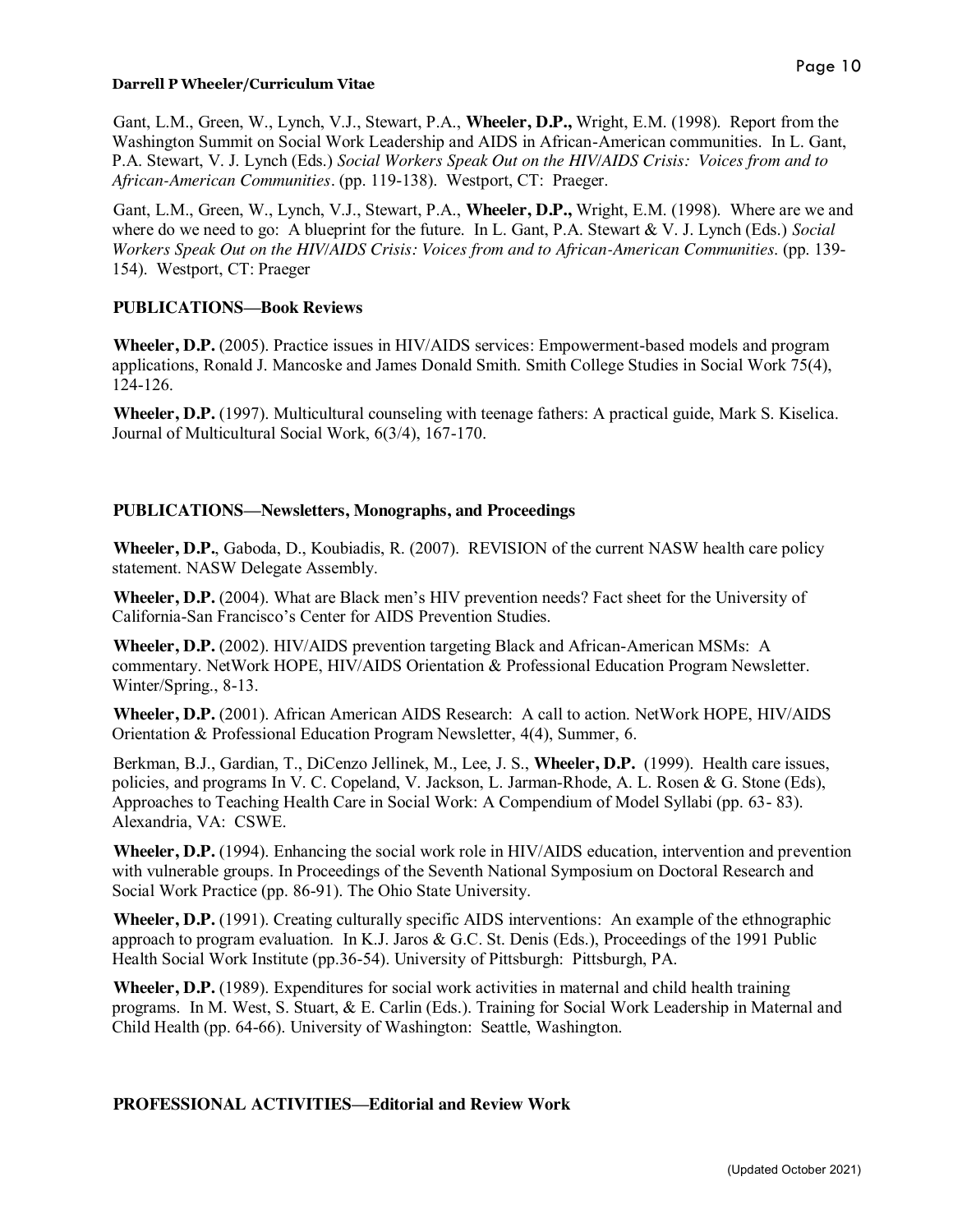| 2012            | Advisory Editor on the Editorial Board of the Encyclopedia of Social Work 20th<br>Edition, Online                                                     |
|-----------------|-------------------------------------------------------------------------------------------------------------------------------------------------------|
| 2012-2015       | Editorial Board, Health and Social Work                                                                                                               |
| 2010            | Oxford University Press review of the draft of Translational and Implementation of<br>Evidence Based Practice in Social Work: A Strategy for Research |
| 2003-2005       | Chair of the Health Section-National Association of Social Workers                                                                                    |
| 2001-2003       | Three book proposal reviews completed for Columbia University Press                                                                                   |
| 1999-Present    | Editorial Board, International Journal of Men's Health                                                                                                |
| 1999-Present    | Editorial Board, Journal for Behavior and Social Issues                                                                                               |
| 1999-Present    | Editorial Board, Journal of HIV/AIDS and Social Services                                                                                              |
| 1997–1998       | Office of Minority Health (US DHHS) appointee to the National Minority HIV Plan<br><b>Working Group</b>                                               |
| 1997 to Present | Editorial Board, Journal of Gay and Lesbian Social Services                                                                                           |

### **PROFESSIONAL ACTIVITIES—Grant Submissions and Awards**

| Awarded 2017-2020      | Principal Investigator and Co-Director New York State, Department of Health<br>Project: Client-Centered Care Coordination & PrEP for Black MSM<br>The major goal of this project is to assist the state in adapting C-4 as behavioral<br>support to increase HIV pre-exposure prophylaxis utilization, moving the<br>intervention from a research platform to practice based initiatives. (Annual award,<br>\$250,000; 2- year funding 2017-2019). |
|------------------------|----------------------------------------------------------------------------------------------------------------------------------------------------------------------------------------------------------------------------------------------------------------------------------------------------------------------------------------------------------------------------------------------------------------------------------------------------|
| Awarded 2016           | Project Director/Principal Investigator of the National Institute on Minority Health<br>and Health Disparities (NIMHD) \$10 million, S21 endowment grant for research<br>training and capacity building in health disparities awarded to the University at<br>Albany.                                                                                                                                                                              |
| Awarded 2012/2017      | HPTN 073: Pre Exposure Prophylaxes and Client-Centered Care Coordination with<br>Black MSM, National Institutes of Health, Chair (20% faculty effort funded).                                                                                                                                                                                                                                                                                      |
| <b>Awarded 2015/18</b> | InterFaith Medical Center, Brooklyn, New York, Evaluation Consultant, SAMHSA<br><b>HIV Behavioral Integration Program</b>                                                                                                                                                                                                                                                                                                                          |
| Awarded 2010           | Improving Community Health Outcomes, Funded by the Clinical Translational<br>Science Center. Amount Awarded: \$50,000.                                                                                                                                                                                                                                                                                                                             |
| <b>Awarded 2010/15</b> | Evaluating Locally Developed Homegrown HIV Prevention Interventions, Funded<br>by Center for Disease Control and Prevention. Amount Awarded: \$2,000,000.<br>Grant number $\# 1U01PS001574$ .                                                                                                                                                                                                                                                      |
| Awarded 2010/2014      | Wycoff Medical Center, Brooklyn New York, SAMHSA HIV Prevention and<br>Substance Use project Evalutor.                                                                                                                                                                                                                                                                                                                                             |
| Submitted 2010         | Creating Access to Research Trials (C.A.R.T.), National Institutes of Health<br>Challenge Grant. Amount Requested: \$891,764 Not Funded.                                                                                                                                                                                                                                                                                                           |
| Submitted 2009         | Advancing CTCA: Evaluation of a Locally-Developed HIV Prevention Intervention,<br>National Institutes of Health. Amount Requested: \$1,315,790 Not funded.                                                                                                                                                                                                                                                                                         |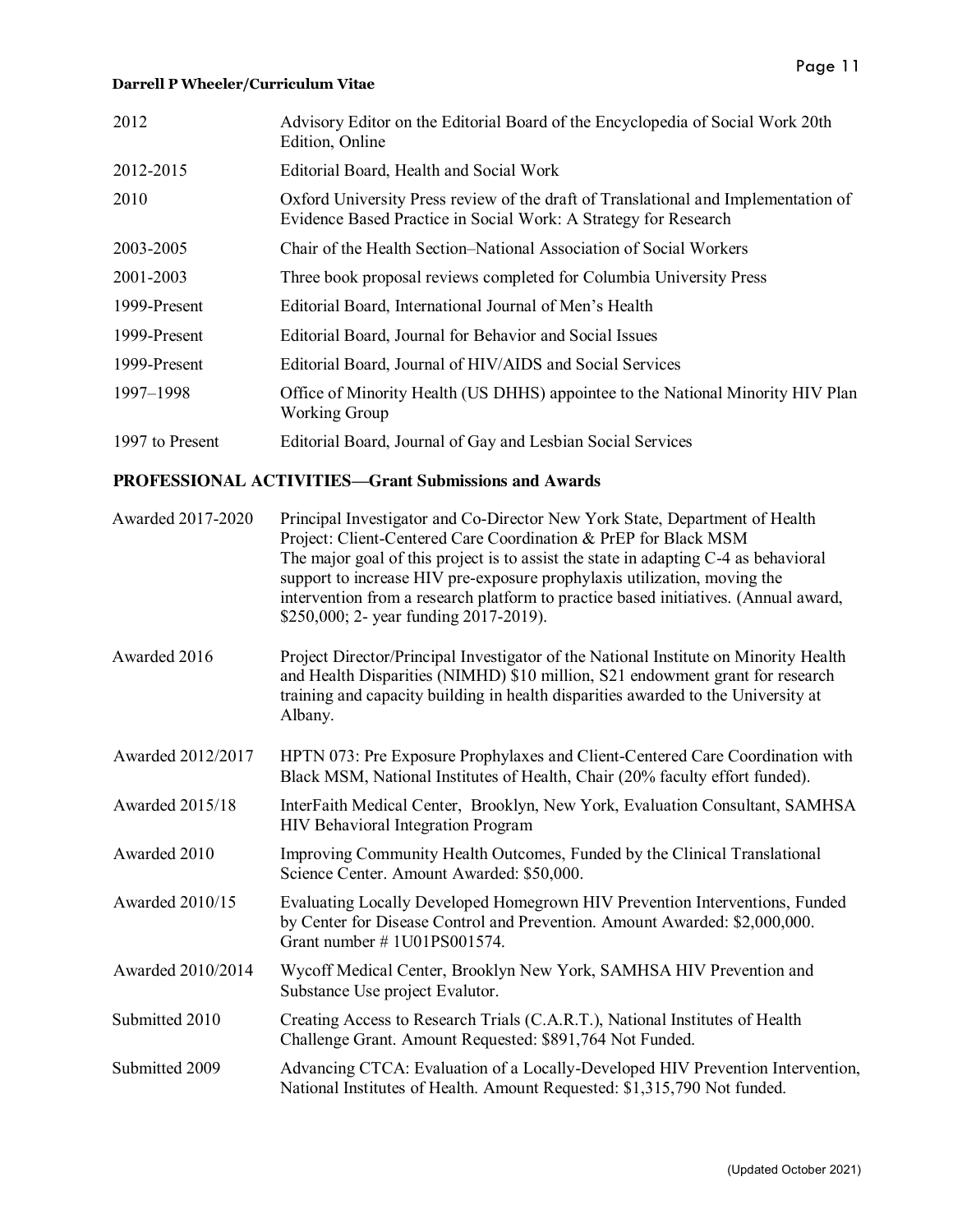| Awarded 2008             | Minority Research Skills in Youth, Community, Family and HIV, National<br>Institutes of Mental Health, Co-Investigator. Amount Awarded \$951,610.                                                                                                                                                                                                                             |
|--------------------------|-------------------------------------------------------------------------------------------------------------------------------------------------------------------------------------------------------------------------------------------------------------------------------------------------------------------------------------------------------------------------------|
| Awarded 2008             | Graduate Research Technology Initiative—Round 12. City University of New York.<br>Amount Awarded \$25,000.                                                                                                                                                                                                                                                                    |
| Awarded 2008             | HPTN 061: Feasibility of a community-level, multi-component intervention for<br>Black MSM in preparation for a Phase IIB community-level randomized trial to test<br>the efficacy of the intervention in reducing HIV incidence among Black MSM,<br>National Institutes of Health, Co-Chair. (20% faculty effort funded).                                                     |
| Awarded 2008             | Partnership to Strengthen the Institutional Capacity of Nigeria's Social Work<br>Institutions to Ensure Comprehensive Social Services to Orphans and Vulnerable<br>Children (OVC) in Nigeria, American International Health Alliance. Amount<br>Awarded: \$250,000.                                                                                                           |
| Awarded 2008             | Graduate Research Technology Initiative—Round 11. City University of New York.<br>Amount Awarded \$24, 971.                                                                                                                                                                                                                                                                   |
| Submitted 2008           | HIV Prevention for Behaviorally Bisexual Black Men: Evaluation of New<br>Intervention. Submitted to The National Center for HIV/AIDS, Viral Hepatitis, STD<br>and TB Prevention, Centers for Disease Control and Prevention. Amount requested,<br>$$1,349,971.00$ for 4-year study period. Not funded.                                                                        |
| Submitted 2007           | National HIV Behavioral Surveillance Project. Submitted to The Medical and<br>Health Research Association of New York City, Inc. Amount requested, \$1,025.00<br>for 3-year study period. Not Funded.                                                                                                                                                                         |
| Submitted 2007           | MM2: Understanding and Improving Underrepresented Students' Pathways<br>Through Higher Education Programs. Submitted to CUNY's Black Male Initiative.<br>Amount requested \$96,781.60. Not funded.                                                                                                                                                                            |
| Awarded 2006             | Male Matters: An Innovative Academic-Community Partnership to improve<br>retention of under-represented students in Hunter College. Funded by CUNY's<br>Black Male Initiative. Project Period: Dec. 2006 - April 2008, \$102,850.00.                                                                                                                                          |
| Awarded 2005-2005        | Housing Works, CATT, Principal Investigator/Evaluation Consultant. Funded by<br>Center for Disease Control and Prevention's Demonstration Project. Amount<br>Awarded: \$394,518.                                                                                                                                                                                              |
| <b>Awarded 2003-2008</b> | Housing Works, MANO, Co-Investigator/Evaluation Consultant. Funded by<br>Substance Abuse and Mental Health Services Administration/CSAT. Amount<br>Awarded: \$398,621.                                                                                                                                                                                                        |
| Awarded 2001-2005        | Cooperative agreement with the New York City Department of Health and Mental<br>Hygiene and the Centers for Disease Control and Prevention Epidemiological study<br>of Black and African American men who have sex with men entitled, Co-Principal<br>Investigator, Brothers y Hermanos. Amounts Awarded \$250,000.00 1st Year;<br>$$500,000.00/\text{year}$ 2nd - 4th Years. |
| Awarded 2002             | New York City Department of Health, HIV/AIDS Prevention Planning Unit - Needs<br>Assessment of Non-Gay Identified Men Who Have Sex With Men. Amount<br>Awarded\$2,000.00.                                                                                                                                                                                                     |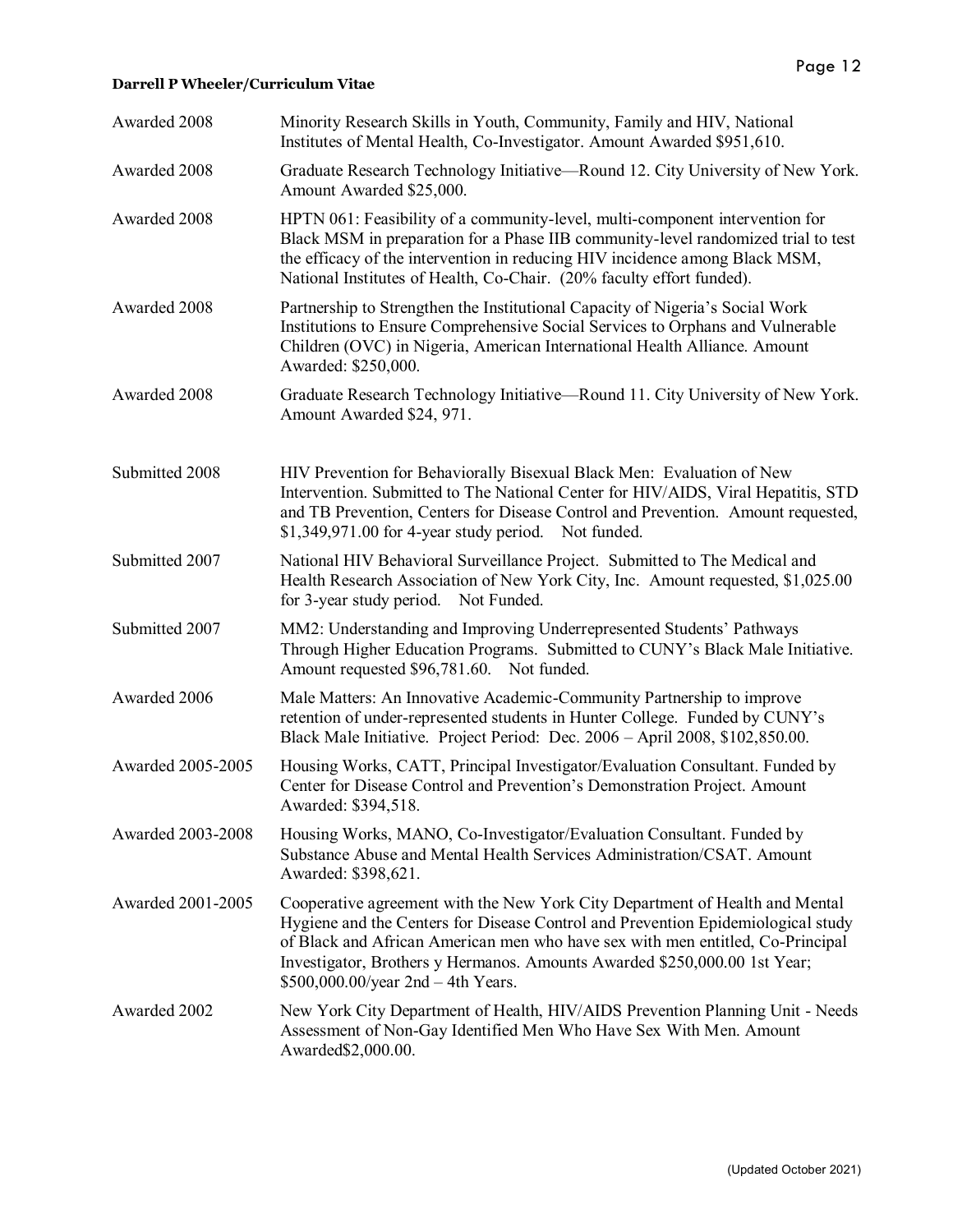| Awarded 2000 -2003 | Housing Works, Grant Funded Case Management, Co-Investigator/Evaluation<br>Consultant. Funded by HIV Prevention Program for CBOs (CDCP). Amount<br>Awarded: \$209,000.                                                                        |
|--------------------|-----------------------------------------------------------------------------------------------------------------------------------------------------------------------------------------------------------------------------------------------|
| Awarded 2000 -2003 | Housing Works, HIV Testing and Outreach, Co-Investigator/Evaluation Consultant.<br>Funded CB Strategies to Inc. HIV Testing of Persons at Risk in Communities of<br>Colors (CDCT). Amount Awarded: \$209,000.                                 |
| Awarded 1999-2002  | Housing Works, NCRO, Co-Investigator/Evaluation Consultant. Funded by<br>Substance Abuse and Mental Health Services Administration (SAMHSA)/CSAT.<br>Amount Awarded: \$355,589.                                                               |
| Awarded 1997       | Center for AIDS Prevention Studies University of California, San Francisco -<br>Collaborative HIV Prevention in Minority Communities, study of HIV Interventions<br>for Seropositive Black Gay Men: A qualitative study. Awarded \$25,000.00. |
| Awarded 1997       | Columbia University School of Social Work, Research and Training Initiative, Co-<br>Principal Investigator, Multicultural Training Project. Awarded \$5,000.00.                                                                               |
| Awarded 1996-1998  | Center for the Study of Social Work Practice Award - for Multicultural Training<br>Project. Awarded \$2,500.00.                                                                                                                               |
| Awarded 1996       | Columbia University School of Social Work, Research and Training Initiative, Co-<br>Principal Investigator, Multicultural Training Project. Awarded \$5,000.00.                                                                               |
| 1996               | Consultant to, the University of Pittsburgh's, PA AIDS Prevention Project,<br>Commonwealth of Pennsylvania Contract # ME #95236.                                                                                                              |
| 1996-1998          | Consultant to the New York City Department of Health, Bureau of Maternity<br>Services and Family Planning.                                                                                                                                    |
| Awarded 1995       | National Cancer Institute Minority Investigator Supplement, Economically<br>Disadvantaged Youth and Cancer Prevention (3-year award) 3 R01 CA64893-<br>01A1S1, Principal Investigator Steven P. Schinke. \$150,000.00.                        |
| Awarded 1995       | Columbia University School of Social Work, Virginia T. Sandifer Research<br>Development Fund, Outcome Evaluation of Adult Day Care Services for Persons<br>Living with HIV-Disease and AIDS (1-year award). \$2,500.000.                      |
| Awarded 1992       | University of North Carolina-Greensboro, New Faculty Grant Award. \$7,500.00.                                                                                                                                                                 |

#### **PROFESSIONAL ACTIVITIES—Grant and Academic Reviews**

National Institute on Minority Health and Health Disparities Special Emphasis Panel – Native American Research Centers for Health (PAR-20-125) – Virtual October, 2020

National Institute on Minority Health and Health Disparities Special Emphasis Panel – Research Centers in Minority Institutions (U54)- Virtual, July 2020.

National Institute on Minority Health and Health Disparities Special Emphasis Panel – Research Centers in Minority Institutions (U54)- Chair, Chevy Chase, Maryland, 7-9, March 2018.

UCLA HIV/AIDS Translational Training Program. Invited to present as an external scholar reviewer. Los Angeles, CA. November 15-16, 2010.

National Institute for Allergy and Infectious Diseases, review panel for RO1 applications entitled, "Mechanisms and Prevention of Sexual Transmission of HIV/SIV (RO1)." Washington, DC. November 2010.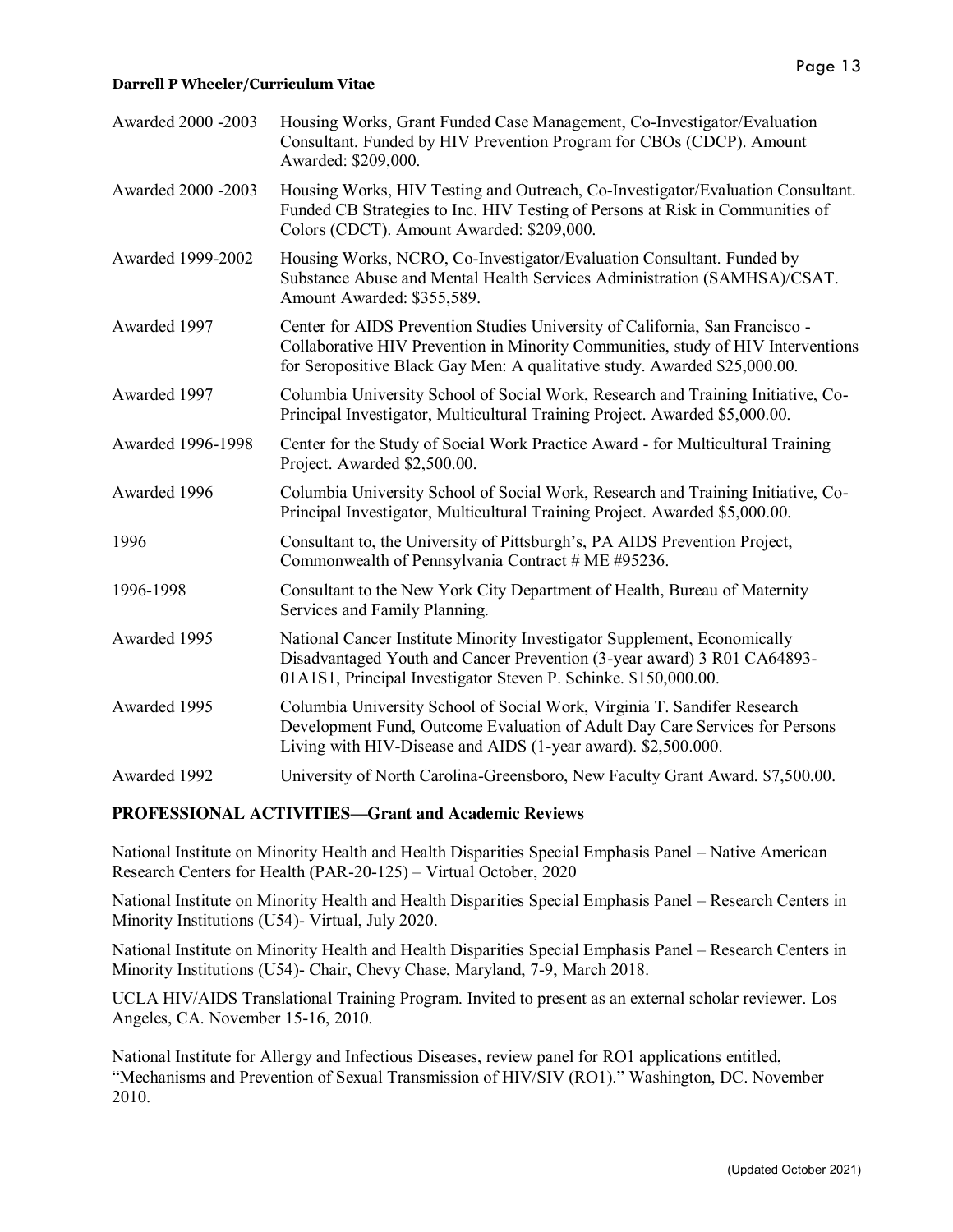#### **PROFESSIONAL ACTIVITIES—Presentations and Panels**

"*The Impact of NIH HIV/AIDS Research and Discovery at the Intersection of Prevention, Treatment and Disparities across the Lifespan*," for the upcoming 23<sup>rd</sup> International AIDS Conference (AIDS July, 2020). Virtual

"Correlates for levels of self-reported PrEP adherence among Black men who have sex with men in the 3 U.S. Cities", AIDS2016, Durban, South Africa, July 20, 2016.

"HPTN 073: PrEP Uptake and Use by Black Men Who Have Sex With Men in 3 US Cities", Conference on Retroviruses and Opportunistic Infections, Boston, Massachusetts, February 24, 2016.

"State of Black Men who Have Sex with Men", National Black Leadership Commission on AIDS, New York, NY, February 6, 2016.

"Mentoring & the HPTN (061) Experience", CAPS/NIMH "Mentoring the Mentors Symposium", UCSF, San Francisco, CA, September 14, 2012.

"HIV prevention among African American MSM: the U.S. Context", XIX International AIDS Conference, Washington D.C., July 25, 2012.

"Black MSM in the US: Addressing the Social & Cultural Context", XIX International AIDS Conference, Washington D.C., July 21, 2012.

"Social Work Practice: The Profession and Future Directions", Keynote Address, NASW New Mexico Chapter 2012 State Conference. February 23, 2012.

"HIV Research with African American MSM and MSMW." Health, Hope and Healing (H3): A National Conference on HIV among Black MSM and MSMW in Oakland, California. January 2011.

The Forgotten Epidemic "Black Relationships." Harvard University Center for AIDS Research and National Association for the Advancement of Colored People. Boston, MA. November 20, 2010

Health Disparities in Boys and Men: Innovative Research to Reduce Addiction, Trauma and Related Co-Morbidities," Race/Ethnicity, Protective Factors. Washington, DC. November 2, 2010

Building a Culturally Competence and Diverse Leadership for Social Work Education, Council on Social Work Education, Annual Program Meeting, Portland, Oregon. October 2010.

The Sexual Health of Gay Men and Other MSM: HIV/STD Prevention Plus. The Fenway Institute. Boston, MA. April 2010

HIV Testing: Issues for Black & African American MSM. Workshop to Identify Facilitators and Barriers to HIV Testing. Institute of Medicine of the National Academies. Washington, DC. April 2010.

Tuesday Breakout Sessions. Be the Change: HIV/AIDS and the Role of Substance Abuse Treatment. Presentation for Substance Abuse and Mental Health Services Administration, Washington, DC. February 2010.

Developing and Maximizing Social Work Leadership. NASW Lunchtime Series. Presentation for National Association of Social Workers, Teleconference. January 2010.

The Science Behind HPTN 061 & HVTN 505. 2010 Black Gay Research Summit. Presentation for The Black Gay Research Group, Atlanta. January 2010.

The Professional is the Personal in this Work. HPTN 061: The Brothers Project Study Specific Training, Family Health International, Washington, DC. January 2009.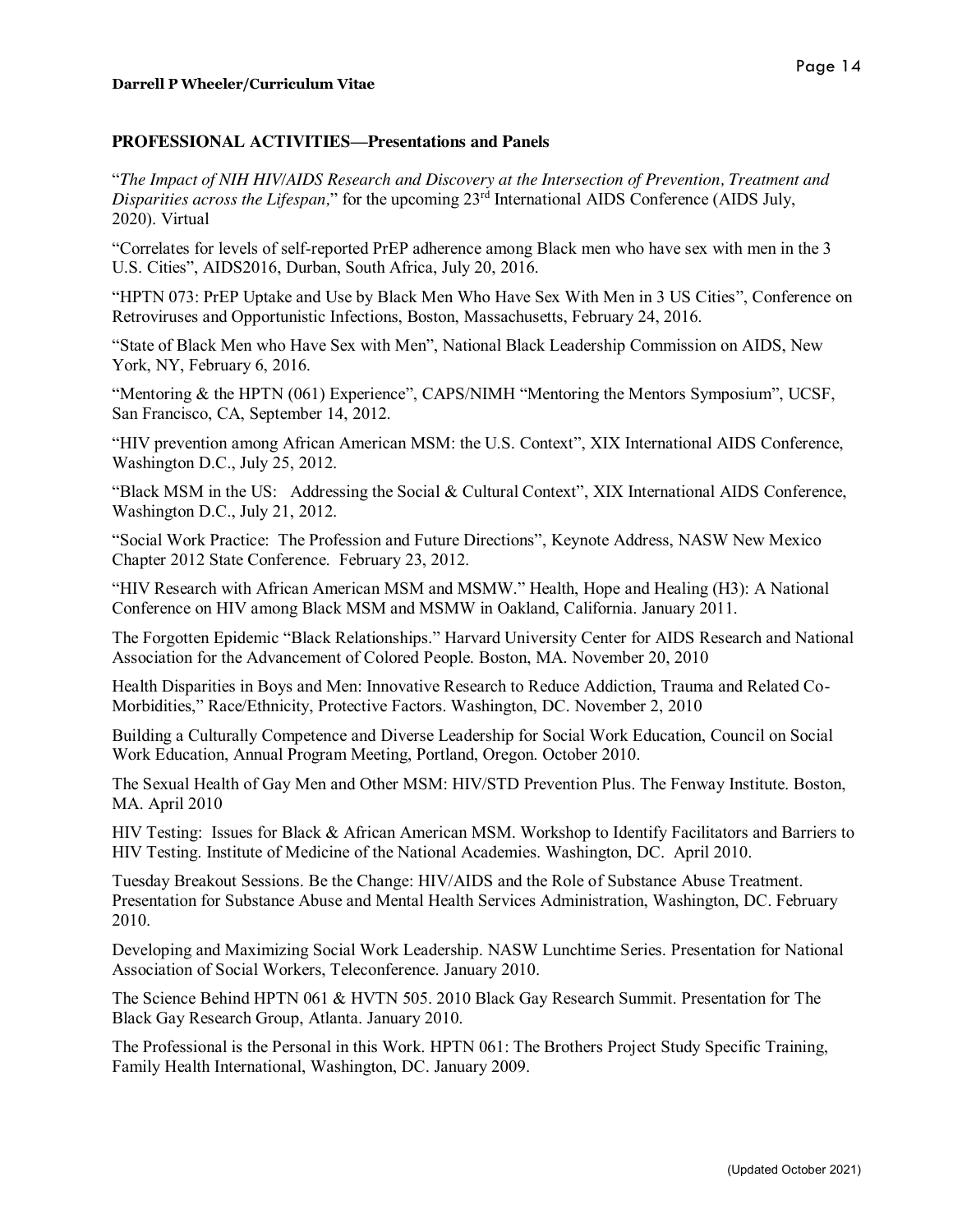HIV Science: "What have you done for me lately?". National African American MSM Leadership Conference on HIV/AIDS, National AIDS Education & Services for Minorities, Renaissance Concourse Hotel, Atlanta. January 2009.

Let's Do HIV Prevention Work with the Person and Not the Label. Black Gay Men in the Age of AIDS: The Socio-cultural Context of Stigma, Marginalization and Structural Inequalities. The City University of New York's Center for Lesbian and Gay Studies Series. New York, NY, October 2008.

Brothers y Hermanos: Findings from a Multi-Site Collaborative Study of HIV Risk among Black and Latino MSM and Implications for Future HIV Interventions. 2007 National HIV Prevention Conference: Atlanta, GA. December 2007.

Delivering High Quality Evidence-Based Care in a CBO setting. The United States Conference on AIDS 2007: Palm Springs, CA. November 2007.

Histories of Sexual Violence among Black Men Who Have Sex with Men (BMSM). Male Survivor Conferences: New York, NY. October 2007.

Maximizing Social Work Research Potential through Community Collaborations. Poster presentation at the Nineteenth Annual National Conference on HIV/AIDS, Albuquerque, NM May 2007.

Exploring HIV prevention needs for non-gay-identified Black and African-American men who have sex with men: Indiana University. April 2007.

Combining GPRA and Local Data: Creating a Perfect Pairing. Targeted Capacity Expansion HIV and HIV Outreach Grantee Meeting: Atlanta, GA. March 2007.

Engaging MSM 'Are You Ready for the Challenge'? Empowering Women the Bronx CAPC Way from Protection to Direction: Bronx, NY. March 2007.

Using Respondent-Driven sampling (RDS) to Increase Diversity in Sampling Black Men who have sex with men (MSM). Annual Conference of the Society for Social Work and Research: San Francisco, CA. January 2007.

Public Health Social Work and HIV/AIDS Prevention Targeting African American Men: Are we listening with our noses? MSW/MPH Public Health Social Work Conference: Boston University. May 2006.

Men of Color who have Sex with Men, HIV, and Male Sexual Health. Keynote speaker for the HIV Arts Network. New York, NY. March 2006.

The Cutting Edge on Coming Out. Just who is the new LGBT Youth? One View of Black and African-American Males. Presentation for Central Connecticut State University. Manchester, CT. March 2006.

MSM of Color and Men on the Down Low. Presentation for St. Luke's Roosevelt HIV Center for Comprehensive Care. NY, NY. June 2004.

Broadening our vision of and for HIV/AIDS programming and research. Keynote address, Fourth Annual Center for AIDS Prevention Studies Conference. San Francisco, CA. April 2004.

Research involving Black HIV Infected men who have sex with men. Presentation at the 2004 National Conference on African Americans and AIDS. Philadelphia, PA. February 2004.

Reinforcing and reinvigorating the dedication to care [of dialysis patients]. Presentation at the quarterly meeting of the Council of Nephrology Social Workers. New York, NY. January 2004.

Young Men Who Have Sex with Men: What does the research tell us? Invited presentation at the 2003, National Centers for Disease Control and Prevention's Annual HIV Prevention Conference. Atlanta, GA. August 2003.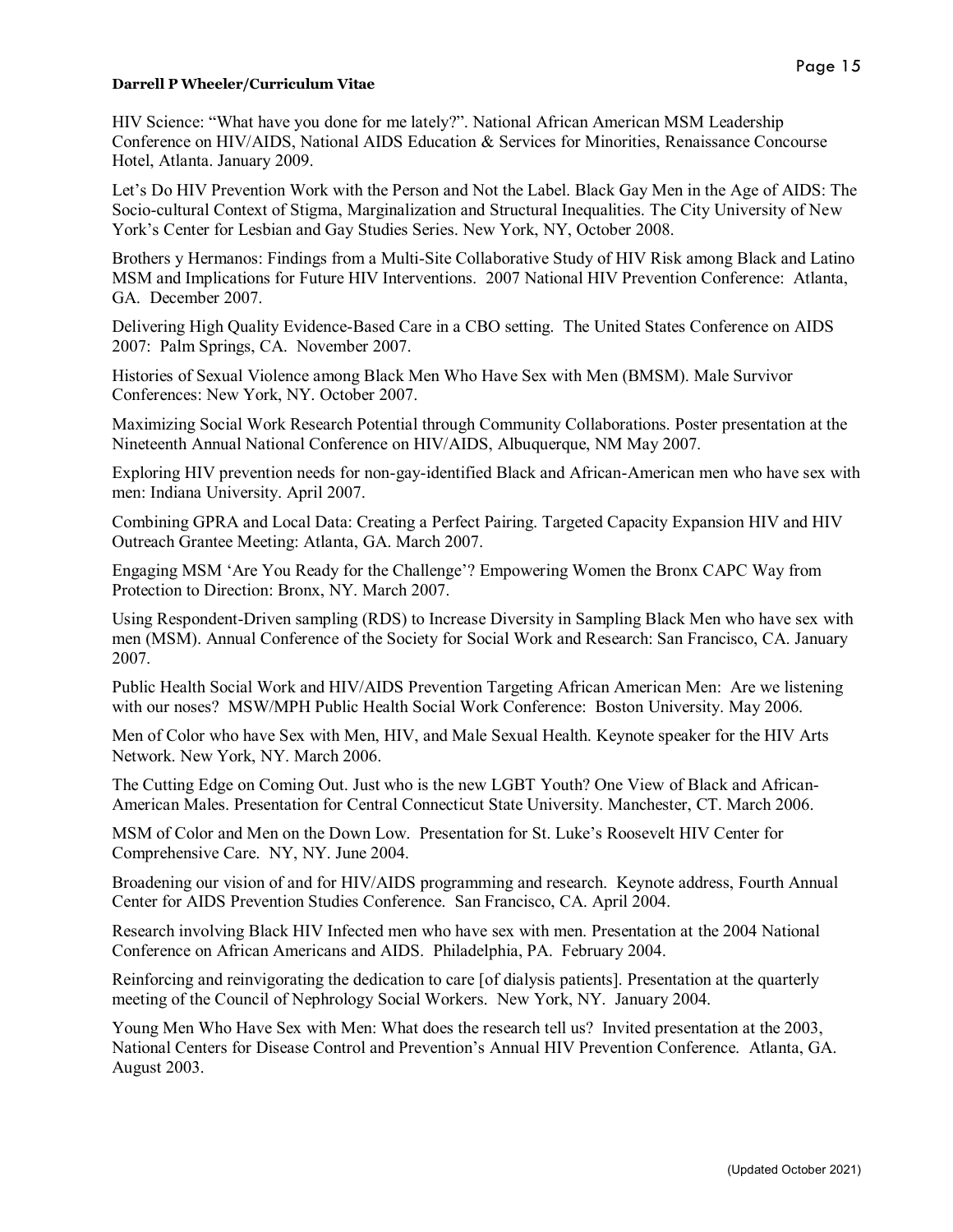Brother to Brother: An Intervention for Black Men Who Have Sex with Men. Conference session facilitator at the Regional African American Prevention Intervention Network. New York, NY. August 2003.

Defining Comprehensive Health Interventions for Men who have Sex with Men. Presentation at the HIV Community Planning Leadership Summit. Sponsored by the US Centers for Disease Control and Prevention. New York, NY. March 2003.

HIV Prevention and Research with Black MSM. Invited presenter at the 2003 National Conference on African American and AIDS. Marriott Marquis Hotel. New York, NY. February 2003.

HIV Prevention in the Northeast: Promised Land or Dream Deferred. Lecturer at the Mississippi Urban Research Center's African American Prevention Intervention Network Distinguished Lecture Series. Jackson, MI. February 2003. Centers for Disease Control and Prevention and the National Institute of Mental Health's expert panel on HIV/AIDS among MSM. Washington, DC. January 2003.

Improving evaluation efforts through empowerment. Poster presentation at the 130th Annual Meeting of the American Public Health Association, Philadelphia, PA. November 2002.

HIV/AIDS, Domestic Violence and Non-gay Identified Men. Keynote presentation and Milwaukee PBS television interview at the I am My Sisters Keeper conference. Milwaukee, WI, October 2002.

Confronting Challenges of Prevention Outreach to Non-gay Identified MSM of Color. Oral presentation at the XIV International AIDS Conference, Barcelona, Spain. July 2002.

Strengthening Evaluation Capacity through Prevention Collaboration. Poster presentation at the XIV International AIDS Conference, Barcelona, Spain. July 2002.

Named to the Advisory Board of National Association of Social Workers, Partners in Program Planning for Adolescent Health, 2002.

Challenges of Outreach to Non-gay Identified Men Who Have Sex with Men of Color. An invited presentation and consultation given on December 5th, at the Transferring Research Into Practice (TRIP), Centers for Disease Control, Division of HIV/AIDS Prevention, Atlanta, GA.

### **PROFESSIONAL ACTIVITIES—Student Advisement, Chair**

Fowler, Valrie (2011) "Treatment Readiness among Criminal Justice Clients Mandated to Drug Treatment." Ph.D. Dissertation, Hunter College School of Social Work

McConnaughy, Susan (2010) "Mother's Perception of Their Bonding Process with Their Children." Ph.D. Dissertation, Hunter College School of Social Work."

Torres, Denise (TBD). Ph.D. Dissertation, Hunter College School of Social Work.

Van Sluytman, Laurens (2010) "The Influence of HIV Risk Co-factors and Sexual Networks Factors on HIV Risk Behaviors among Black MSM." Ph.D. Dissertation, Hunter College School of Social Work.

### **PROFESSIONAL ACTIVITIES—Student Advisement, Committee**

Mohan, Krishna (2012). TBD. Ph.D. Dissertation, Hunter College School of Social Work. Kahn, Richard (2012) "Turning Friction into Traction: Gay Adoptive Families in a Heteronormative Society." Ph.D. Dissertation, Hunter College School of Social Work.

Palermo, Ann-Gel (2012). TBD. Ph.D. Dissertation, Hunter College School of Social Work.

Fried-Stern, Briendy (2012) "Super woman of Valor? An in-depth study on ultra-Orthodox Jewish women in a culturally specific College Program". Ph.D. Dissertation, Hunter College School of Social Work.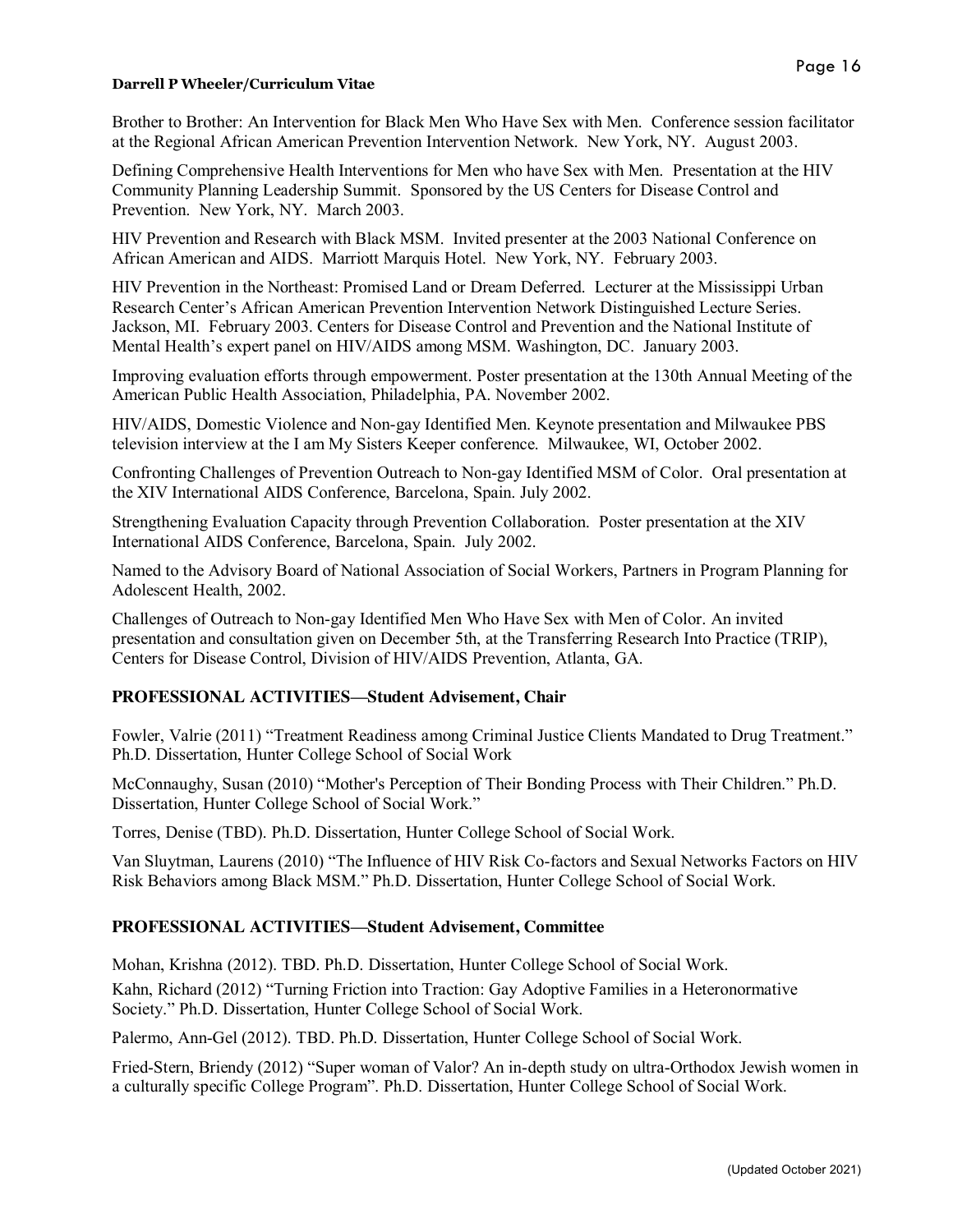Eisenberg, Fiona (2011) TBD. Dissertation, Hunter College School of Social Work.

Kogan, Gary (2011). "Systematic Review of the literature on the Effects of School Bullying: Testing and Building Theory Based on Habermas Social Theory." Ph.D. Dissertation, Hunter College School of Social Work.

Aledort, Nina (2010) "Homecoming: Young women's journeys from prison to freedom." Ph.D. Dissertation.

Van Brackle, Lisa (2010). TBD. Ph.D. Dissertation, Hunter College School of Social Work. Quiros, Laura (2009). "The Social Construction of Racial and Ethnic Identity Among Women of Color from Mixed Ancestry: Psychological." Ph.D. Dissertation, Hunter College School of Social Work.

### **PROFESSIONAL MEMBERSHIPS**

| 2021-Present   | US President Advisory Council on HIV/AIDS                                                                                             |
|----------------|---------------------------------------------------------------------------------------------------------------------------------------|
| 2016-2018      | US President Advisory Council on HIV/AIDS, Vice-Chair                                                                                 |
| $2014 - 2017$  | President, National Association of Social Workers (NASW)                                                                              |
| $2013 - 2014$  | President Elect, National Association of Social Workers (NASW).                                                                       |
| $2013 - 2015$  | Member, Office of AIDS Research Council (OARC).                                                                                       |
| 2004           | Charter member, New York Association of Minority HIV Care Providers, Inc.                                                             |
| $2003 - 2005$  | Appointed Chair of the NASW Health Specialty Practice Section.                                                                        |
| $2003 - 2006$  | Elected to the Board of Directors, NASW-NYC.                                                                                          |
| $2003 - 2005$  | Elected Representative, NASW Delegate Assembly—NYC.                                                                                   |
| 1992 - 2002    | Regional Representative to the National Association of Social Workers, Board of<br>Directors; executive board member (2001 and 2002). |
| 1996 - Present | Member, Society for Social Work and Research (SSWR).                                                                                  |
| 1998 -1990     | Secretary of the Social Work Section of the American Public Health Association.                                                       |
| 1993 -1999     | Founding member, National Social Work AIDS Network.                                                                                   |
| 1993 - Present | Academy of Certified Social Workers (ACSW).                                                                                           |
| 1991 - Present | Member, American Public Health Association                                                                                            |
| 1991 - 1992    | Senior Research Associate, Western Psychiatric Institute & Clinics.                                                                   |
| 1990 - Present | Member, Council on Social Work Education (CSWE).                                                                                      |
| 1990           | Licensed Social Worker (LSW) - Pennsylvania.                                                                                          |

### **PROFESSIONAL RECOGNITION—Honors and Awards**

| 2017 | Flame Thrower Awardee The Red Door Foundation. |
|------|------------------------------------------------|
|      |                                                |

2016 Named among 30 most influential Social Workers alive today.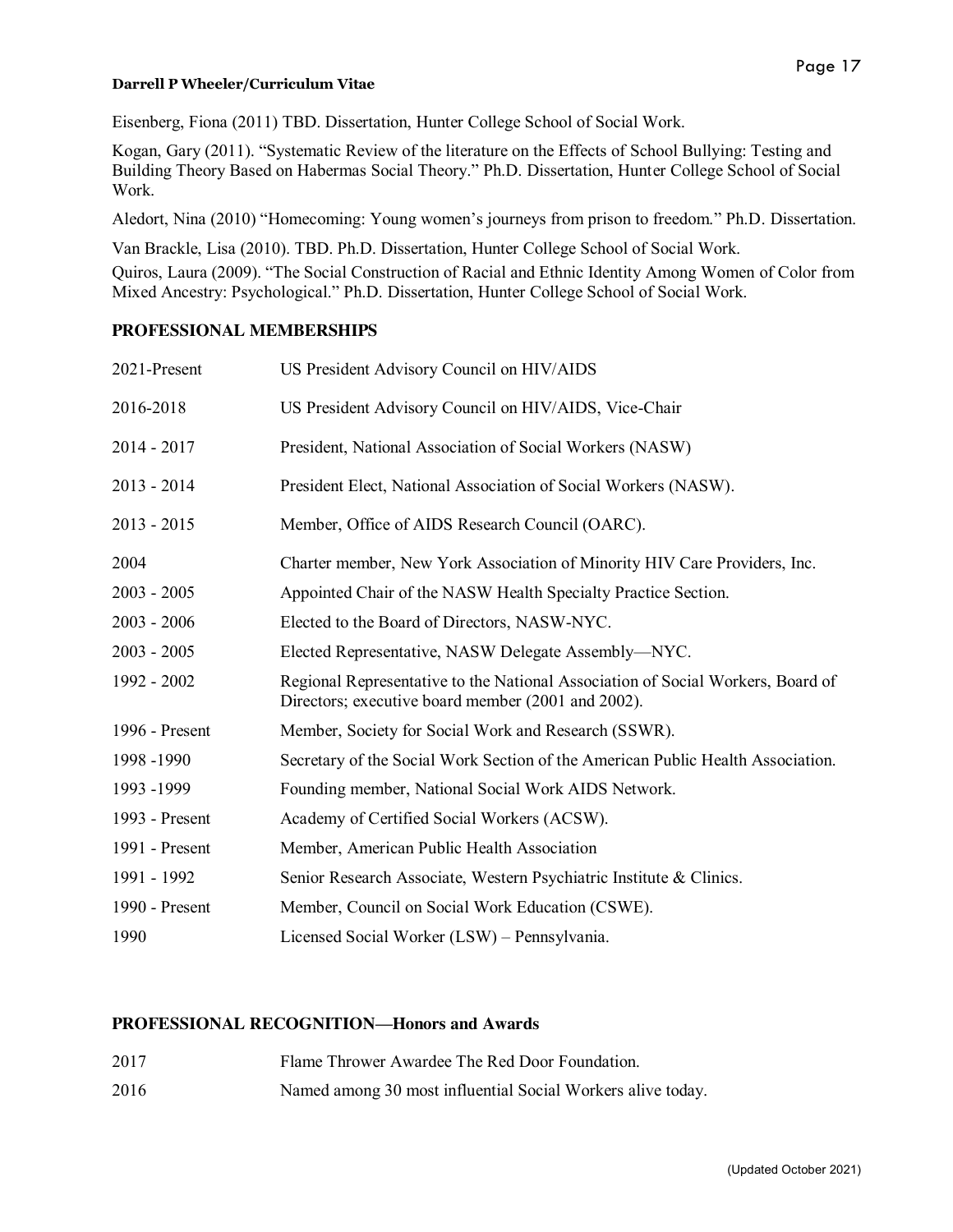| 2012      | School of Social Work's 2012 Distinguished Alumni Award for Outstanding<br>Contributions in Social Work Education- University of Pittsburgh |
|-----------|---------------------------------------------------------------------------------------------------------------------------------------------|
| 2012      | Founders Award, Us Helping Us, People Into Living, Inc.                                                                                     |
| 2012      | Lifetime Achievement Award for Distinguished Scholarly Contribution and<br>Leadership - Black Gay Research Group                            |
| 2012      | Life Changers Award from the LAI Foundation, Inc.                                                                                           |
| 2011      | Faculty Fellow, Roosevelt House: Public Policy Institute and Hunter College                                                                 |
| 2010      | NASW Social Work Pioneer, National Association of Social Workers                                                                            |
| 2010      | Participant, Reintegration Bill Discussion, House Committee on Veterans Affairs                                                             |
| 2010      | Certificate of Recognition: Salute the Scholars, City University of New York.                                                               |
| 2009      | Fellow, Center for Study of Gene Structure and Function                                                                                     |
| 2009      | Fellow of the New York Academy of Medicine                                                                                                  |
| 2003      | Primary Health Care Policy Fellow, U.S. Department of Health and Human Services                                                             |
| 2001-2002 | Henry and Lucy Moses Fellow, Hunter College School of Social Work                                                                           |
| 1995      | Martin Luther King, Jr. Service Award, University of North Carolina—Greensboro                                                              |
| 1994      | Presenter at the 7th National Symposium on Doctoral Research and Social Work                                                                |
| 1991-1996 | Member, Maternal and Child Health Training Grant Advisory Committee, Graduate<br>School of Public Health, University of Pittsburgh          |
| 1990      | Inducted into the Omicron Chapter of the Delta Omega Honor Society (honorary<br>society for graduate studies in public health)              |
| 1991-1992 | Council on Social Work Education, Minority Fellow                                                                                           |
| 1990      | U.S. Public Health Service Citation Medal                                                                                                   |
| 1987-1988 | President, Howard University School of Social Work Student Government Board                                                                 |
| 1987-1988 | Outstanding Young Men of America                                                                                                            |
|           |                                                                                                                                             |

# **PROFESSIONAL RECOGNITION—Media Coverage**

| 2020 | OAR, NIH Participation in AIDS 2020: Virtual                                                                           |
|------|------------------------------------------------------------------------------------------------------------------------|
|      | https://oar.nih.gov/about/directors-corner/oar-nih-participation-aids-2020-<br>virtual                                 |
|      | https://www.iona.edu/news/iona-college-provost-presents-23rd-<br>international-aids-conference                         |
| 2016 | Darrell P. Wheeler, Infectious Disease Advisor: Darrell P. Wheeler, PhD, MPH<br>Discusses PrEP with Michael Tapper, MD |
|      | https://www.youtube.com/watch?v=GJlZYREQ6iU                                                                            |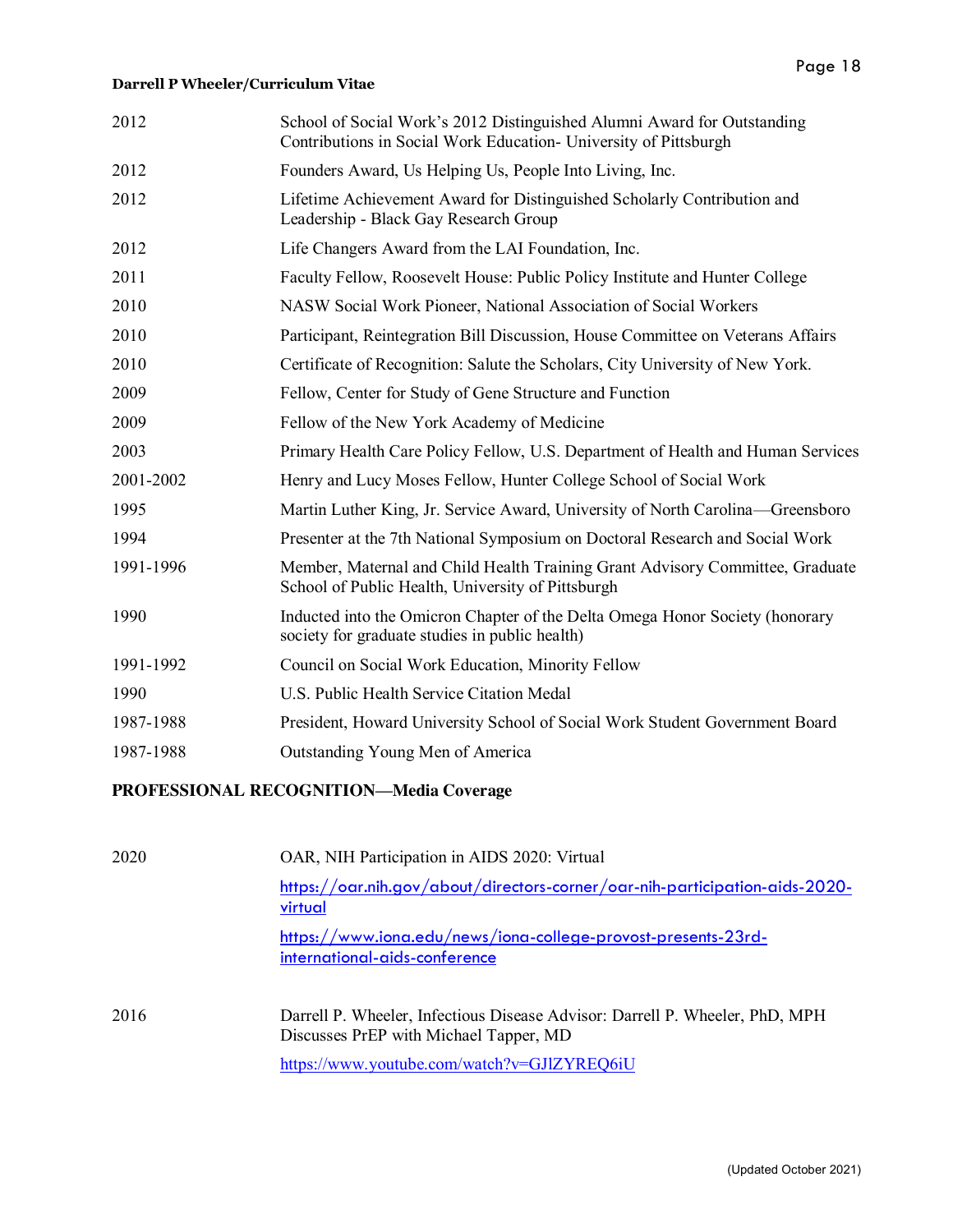| 2015 | The Tip of the Iceberg: Social Work, Social Justice and Social Action. 4 <sup>th</sup> Annual<br>Dorothy Pearson Lecture in Equity and Social Justice. University of Wisconsin-<br>Madison. April 20, 2015.                                                       |
|------|-------------------------------------------------------------------------------------------------------------------------------------------------------------------------------------------------------------------------------------------------------------------|
|      | https://www.youtube.com/watch?v=Yqxq6Jck0zw                                                                                                                                                                                                                       |
| 2011 | "HIV Research with African American MSM and MSMW" presented at the 2011<br>Health, Hope and Healing (H3): A National Conference on HIV among Black MSM<br>and MSMW in Oakland, California.                                                                        |
|      | Part 1, http://www.youtube.com/watch?v=k0OPw9Kxph0                                                                                                                                                                                                                |
|      | Part 2, http://www.youtube.com/watch?v=LU g7tG0eGA                                                                                                                                                                                                                |
|      | Part 3, http://www.youtube.com/watch?v=6rzIwqeAcTE                                                                                                                                                                                                                |
|      | Part 4, http://www.youtube.com/watch?v=sXzuo7Qyctg                                                                                                                                                                                                                |
| 2009 | Featured Interview for selected African American social workers, Social Workers:<br>Help Starts Here, an online projected supported by the National Association of<br>Social Workers. http://www.helpstartshere.org/about-social-workers/darrell-<br>wheeler.html |
| 2008 | Contributor, 4 researchers, an online project supported by the National Institutes of<br>Health. http://www.4researchers.org/contributors/2244                                                                                                                    |

# **SERVICE – On Behalf of University at Albany (SUNY)**

| 2016                                                    | Co-Chair University at Albany (SUNY) Strategic Planning Task Force                                              |  |  |
|---------------------------------------------------------|-----------------------------------------------------------------------------------------------------------------|--|--|
| <b>SERVICE - On Behalf of Loyola University Chicago</b> |                                                                                                                 |  |  |
| 2013                                                    | Chair, Diversity Task Force                                                                                     |  |  |
| 2012                                                    | Chair, Graduate Students Coordinating Board                                                                     |  |  |
| <b>SERVICE-On Behalf of Hunter College and CUNY</b>     |                                                                                                                 |  |  |
| $2009 - 2011$                                           | Chair, Hunter College Internal Review Board                                                                     |  |  |
| $2006 - 2009$                                           | Co-chair, Hunter College Institutional Review Board                                                             |  |  |
| $2007 - 2008$                                           | Member of the College Middle-States Reaccreditation, Institutional Goals,<br>Resources and Assessment workgroup |  |  |
| $2009 - 2010$                                           | Member of CUNY-wide Black Male Initiative                                                                       |  |  |
| $2005 - 2011$                                           | Member of the CUNY School of Public Health Steering Committee                                                   |  |  |
| $2005 - 2007$                                           | Member of the Library Task Force; Chair of the Programs and Services Workgroup                                  |  |  |
| 2005                                                    | Member of the Search Committee for the Dean of the School of Social Work                                        |  |  |
| 2003-2006                                               | Co-chair, Hunter College Institutional Review Board                                                             |  |  |
| 2005-2007                                               | Co-chair Student Awards Committee                                                                               |  |  |